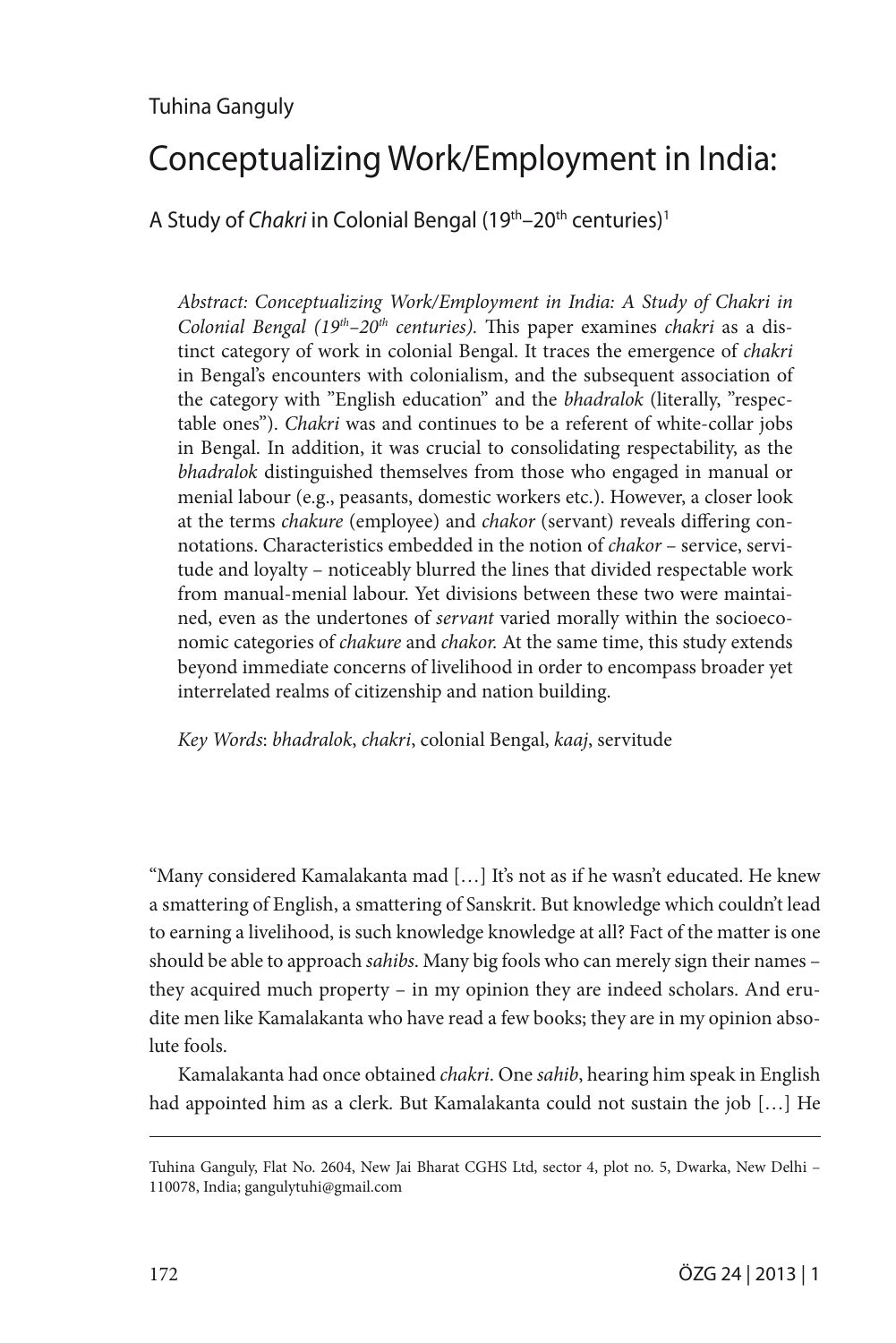would write poetry in official documents – on official letters, he would write verses of a poet, god knows who, by the name of Shakespeare."2

I.

*Chakri* is such an inalienable aspect of Bengali middle-class life and lifestyle that as a category of work it seems almost ahistorical. It is as if it had always been there and as if the Bengali middle-class man (more than the woman) has always been distinguished as *chakure* – one who earns his/her livelihood from *chakri*. And yet *chakri* is an important feature of Bengali history, representative and symptomatic of the complex relations between the colonizer and the colonized. It is also significant in its socio-economic effects on the historico-sociological formations of the Bengali middle classes, locally known as the *bhadralok*, which literally translates as 'respectable people'. It is perhaps for these reasons that social historians are beginning to look at *chakri* in greater detail than before, as a socio-economic category for understanding not only the economic structure of colonial (and post-colonial) Bengal but also of wider social relations encompassing conflict, competition and cooperation with British rule. Sumit Sarkar<sup>3</sup> and Dalia Chakrabarti<sup>4</sup> are significant in their contribution to the study of *chakri*. In this paper, I try to take forward some of their arguments as well as suggest some of my own in conceptualizing the specific case of *chakri* in colonial Bengal.

*Chakri* was one of the legitimate references of labour markets in Bengal and continues to be so. It represented a category of paid employment that emerged through the engagement with colonialism. All those means of livelihood that are paid for – i.e. those which involve the relation of employer-employee, in other words, salaried jobs<sup>5</sup> – are called *chakri*. It may also be termed *kaaj* that literally means activity/work. But *kaaj* – unlike *chakri* – extends to unpaid work like housework as well as the work of domestic workers, daily wage labour, etc. *Chakri*, for its part, *always* involves the notion of working for someone else and most importantly, knowledge and skills.6 It precludes the sense of intimacy and the familial nature of work that often characterizes *kaaj* such as unpaid housework and the labour of domestic helpers. The word *kaaj* is also used to refer to Bengali Hindu funeral rites. *Kaaj* thus extends to notions of intimacy, informality and the private space. *Chakri*, by contrast, is based on the *contractual*, formal nature of the office and connotes secular, public space.7 Yet, interestingly, the word *chakure* (i.e. employee) and *chakor* (i.e. servant) are derivatives of each other. *Chakri* was and continues to be the referent of white-collar jobs in Bengal.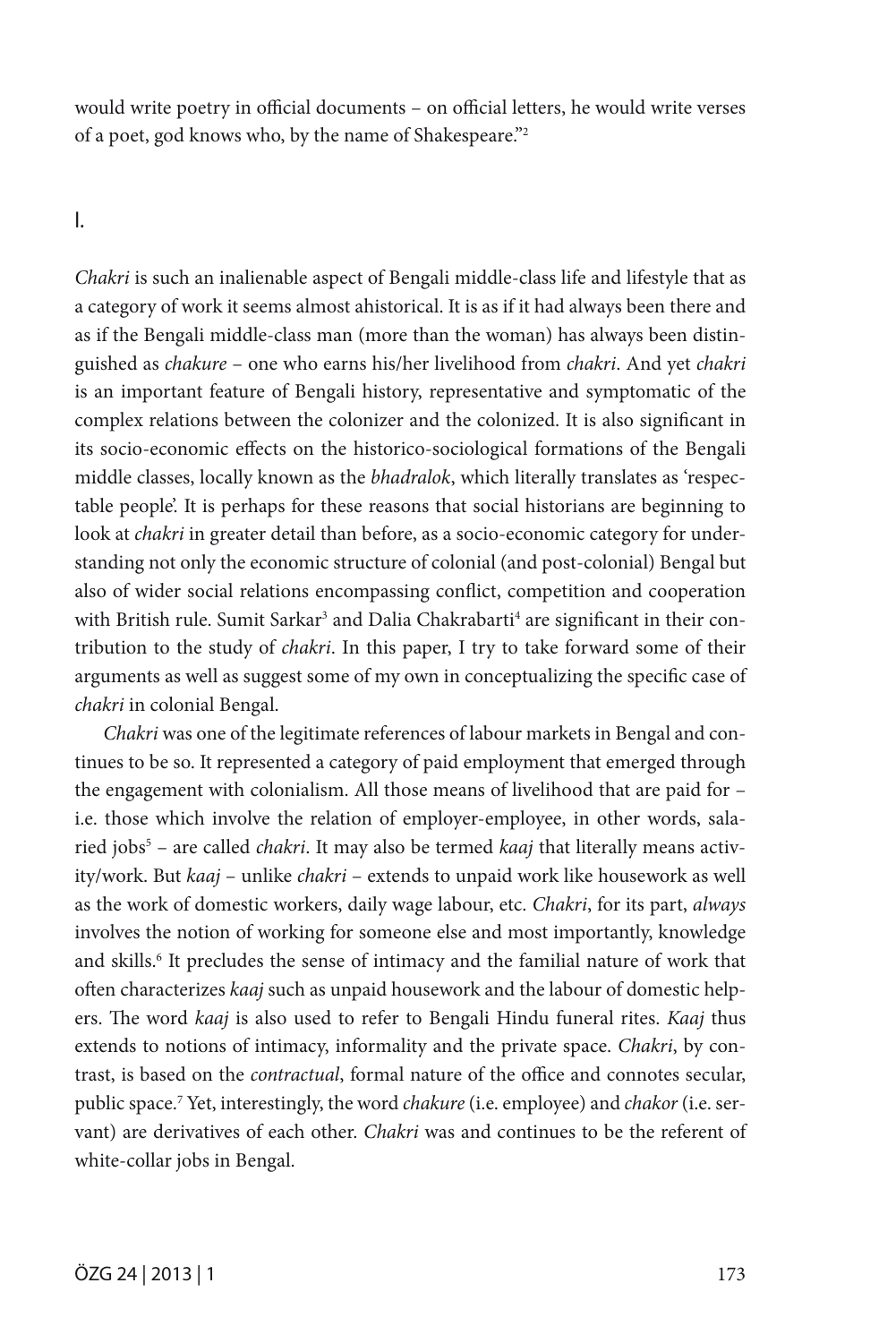It is impossible to say with certainty exactly when *chakri* was introduced to Bengal. But definitely by the 19th century, *chakri* had become much sought after. Multiple references to it can be found in the literature of the time. In this essay paper, I specifically look at the Bengali clerks (*kerani*) as one of the earliest forms of *chakri* in Bengal. In addition, it is more feasible to study the *keranis* than any other category of *chakure* because they are amply mentioned in the literature of 19<sup>th</sup>- and 20<sup>th</sup>-century Bengal. They are singularly important to a study of Bengali socio-economic relations in this epoch inasmuch as they represented the emergence of the middle classes in Bengal – the *bhadralok*. British government and mercantile offices thrived in Bengal, particularly Calcutta. Until about the 19<sup>th</sup> century, no Indian was appointed to these offices. However, around that time, it was felt by the East India Company officials that Indians should be recruited to the ranks of clerks in these offices. They were paid lower salaries than their British counterparts, which made economic sense, and they knew Bengali, which made day-to-day administration that much easier. Hence, *chakri* emerged as a tool of effective governance.

The remainder of this paper has been divided into five sections. Sections II, III and IV seek to understand the nature of *chakri* by tracing its emergence and establishment in colonial Bengal. Western education, clock time and formal institutionalization of *chakri* were central to establishing it as a crucial aspect of the new modern disciplinary structure of governance. And, as I try to show in section V, precisely because it was a crucial adjunct of governance, *chakri* could stake *legitimate claims to governance* otherwise denied to those earning their livelihood from *kaaj*. Taken together, these sections – by looking at the various aspects of *chakri* – attempt to provide a comprehensive overview of *chakri*. At the same time, the central aim of this paper is to demonstrate that *chakri* is more than an economic category of work: it is integral to the socio-cultural politics in Bengal. The socio-cultural aspects of *chakri* become clear when one considers the strong association between *chakri* and respectability as manifest in the nomenclature *bhadralok*. *Chakri* is opposed to *kaaj*, associated as it is with 'non-respectable' people. Yet, as one studies the bases of such distinctions, it becomes amply clear that boundaries between *chakri* and *kaaj*, and consequently between the 'respectable' and 'non-respectable' people, are highly inexact. In studying *chakri*, therefore, one necessarily moves beyond immediate questions of livelihood into realms of identity formation. In the case of colonial and post-colonial Bengal, issues of identity formation become particularly complex, for they are closely associated with those of citizenship and nation-building as well. The concluding section briefly looks at *chakri* and *kaaj* in present-day Bengal to bring to the fore questions needing to be addressed at a future point by those studying *chakri* in Bengal.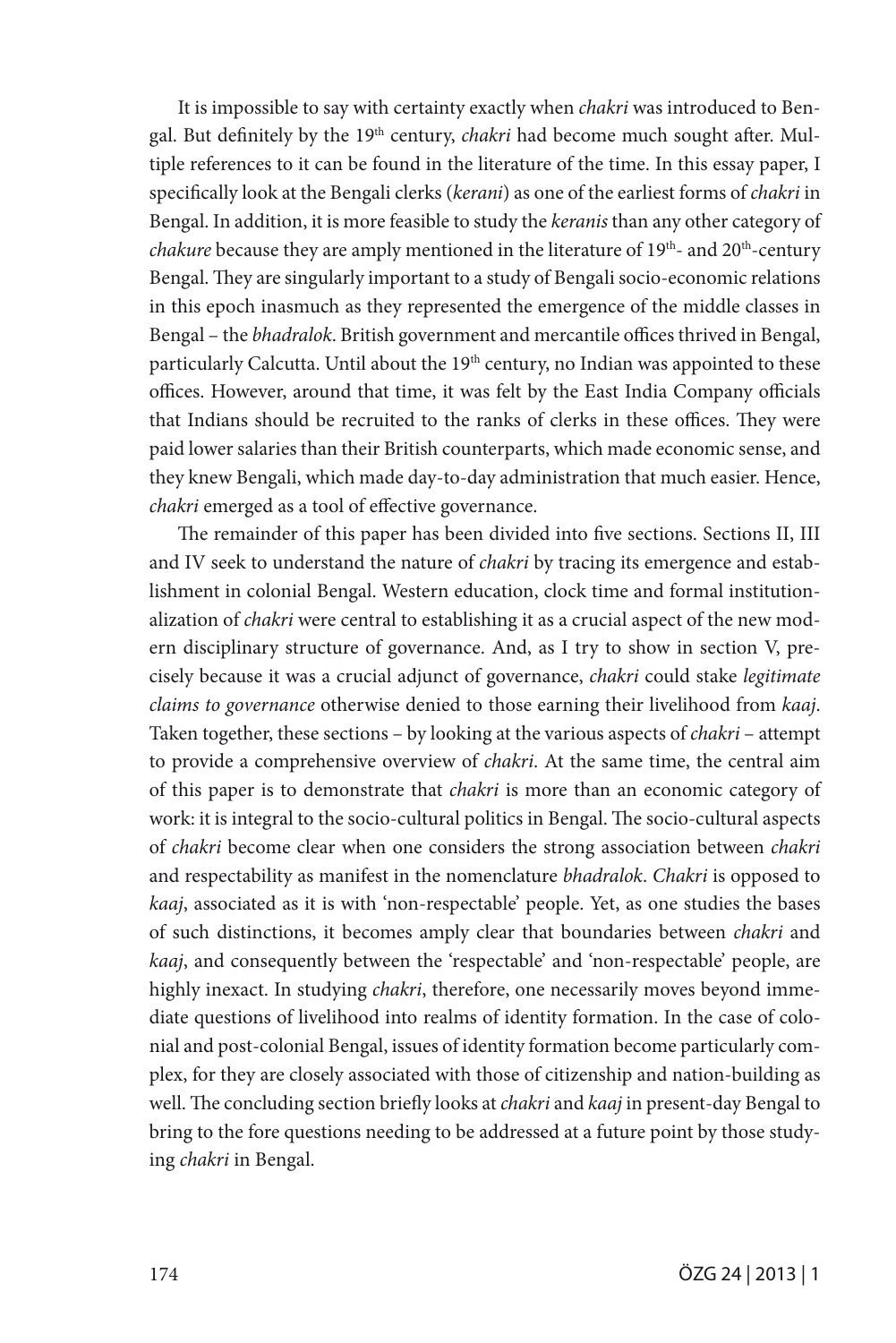The office of the clerk in Bengal predates British colonialism and British mercantile offices. Clerks were important to the smooth functioning of the administration in the Mughal era, lasting in Bengal roughly until the latter half of the 18th century.

"In retrospect the year 1765, when the East India Company became the Emperor's *Diwan*, has come to be seen as the dividing line between Mughal and British Bengal. The establishment of British predominance in Eastern India was, however, a gradual and a protracted process […] taking a considerable time to become fully effective throughout Bengal and Bihar."8

"In [the] Mughal regime, in the district, as in the provincial head-quarters, particularly in the gigantic bureaucracy of revenue and finance (*dewani*), there existed a considerable class of subordinate officers and clerks, variously known as *mutsaddis* and *muharrirs* (accountants), *khazanchis* (treasurers), *munshis* (writers) and *poddars,* who were generally Hindus."9

Dalia Chakrabarti argues that "[t]he office of clerk in Bengal was a colonial transplant. But throughout the history of the state in India, office-bearers, though with different nomenclatures, would do what has been clerk's work since colonial times".<sup>10</sup> This argument, I believe, conflates the nature of the clerk's office in colonial times with that of pre-colonial times. If indeed the colonial clerk's office had already been *pre*sumed in the Mughal era, then clerkship – and *chakri* as such – ceases to be a viable topic of enquiry into the changing historical and economic situation in Bengal. But there are crucial differences between the clerk's office in colonial and precolonial (Mughal) times that are instrumental to understanding the specific nature of *chakri* in colonial Bengal. The office of the clerk in the Mughal regime, encompassing the *dewans*, the *muharrirs*, the *munshis*, etc., was based on the patron-client relationship known as the *jajmani* system. While it is impossible here to dwell at length on the system of land grants and tributes in the Mughal era, it suffices to say that the *dewans* and revenue administrators called *mutaseddis* could obtain rights from the emperor to collect revenues from the peasants in addition to their remuneration. Of course, not all clerks and petty administrative officials had access to opportunities of upward mobility. However, "many petty officials are known to have lived lives of great ostentation. Some went in for spectacular charities and one established a *pura* (a small township) in the name of his son<sup>"11</sup> The office of the clerk was greatly dependent on the *Nawab*'s patronage. The social origins of the clerks point to the fact that traditional caste occupation roles dictated the choice of appointees to the posts of clerks.

II.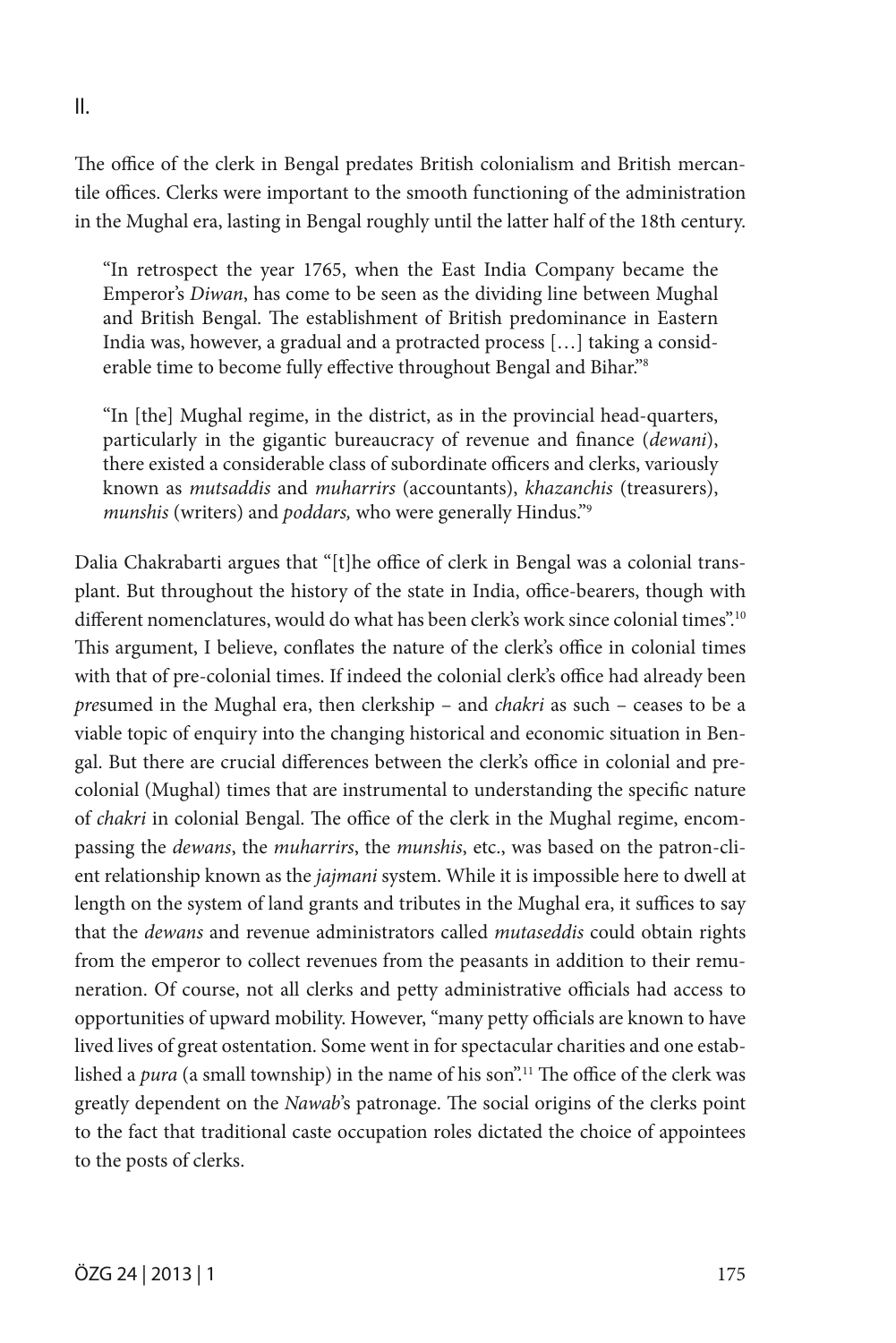"[T]he clerks were almost exclusively Kayastha, Baniyas (both Jain and Hindu) or Khatris by caste. The trading communities' traditional familiarity with 'all Money-business' as Fryer put it, apparently gave them a virtual monopoly over jobs which involved accounting procedure."<sup>12</sup>

Certain nomenclatures pertaining to divisions within clerkship were carried forward from the Mughal times into the early British period.

"From a statement of salary scales of those working in ministerial establishments in the Collector's office in 1772, we gather that there were serishtadars, record-keepers, head *muharrirs*, *muharrirs*, *khazanchis* and *nazir* – all doing something similar or analogous. Some of these offices were actually from Mughal administration continuing within the colonial fold."13

Broadly, until the last decade of the 18<sup>th</sup> century, the transition from the Mughal to the British era remained fluid with administrative and political overlapping. However, from around the beginning of the 19<sup>th</sup> century, British rule had been firmly consolidated in Bengal in particular. Consequently, the office of the clerk also underwent changes. The office of the colonial clerk in the  $19<sup>th</sup>$  and  $20<sup>th</sup>$  centuries was based on the modern contract that is terminable and ideally not determined by caste and religious considerations. In theory, *chakri* offered opportunities of upward mobility to lower-caste men. In practice, though, caste continued to play an important role in recruiting candidates to the office of the clerk. *Chakri* hardly afforded upward mobility to lower castes since upper-caste Hindu men particularly the Kayasthas who had traditionally been employed as clerks in pre-British times, continued to be appointed to clerk posts. Out of 33,283 Kayasthas recorded in the 1901 Census of Caste Wise Distribution of Occupation among the Hindus of Calcutta, 10,125 were occupied as clerks.14 The three higher castes of Brahmins, Kayasthas and Baidyas continued to predominate amongst the clerks while the lower castes continued mostly in their traditional occupations of menial/manual work. The lower castes, particularly the untouchables, were basically kept out of the ambit of clerkship since they were not allowed entry to schools. Parents of upper-caste students wouldn't allow their children to study with lower-caste children for fear of caste 'pollution'. Yet such study was crucial to acquiring the skills for clerkship or *chakri* of other kinds. Not until 1937 is there mention of 'scheduled caste' (lower-caste)15 appointees to the post of clerks being recommended.<sup>16</sup> Although traditional caste norms and patronage continued to retain their importance in gaining access to the post of clerks, it was only in British India that the office of the clerk was institutionalized in the economic structure of a modern state.

After 1857, when the Crown officially took over the reins of India's administration from the British East India Company, "the essential principles of bureaucratic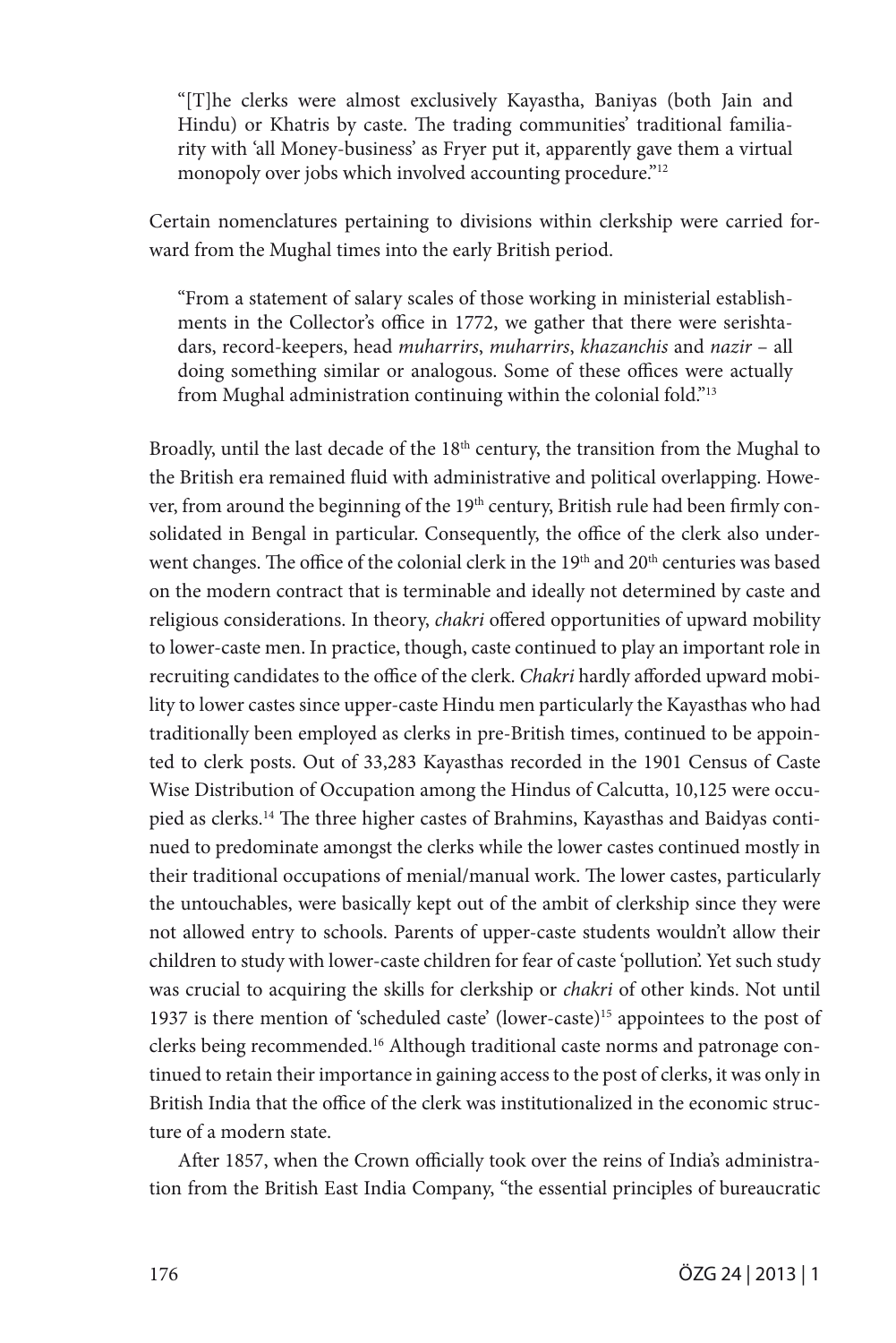organization namely rational organization of work, hierarchical arrangement based on predetermined formal impersonal rules, continuous staff, increasing specialization, recruitment on the basis of technical qualification, separation of office from private spheres and rational calculative ethos [were] progressively introduced".<sup>17</sup> Regular examinations were held to select suitable employees for *chakri* in government administrative jobs using clearly outlined qualifying criteria. Although the Public Services Commission, the official body responsible for conducting competitive examinations for the recruitment of clerks, came into being in 1937, "the procedure of recruitment through examination began much earlier".18 Tasks to be performed by clerks were formally codified for the first time in the 20<sup>th</sup> century in "The Report of the Committee appointed to draw up a Comprehensive Scheme for improving the Pay and Position of Ministerial Officers 1905-06".19

The other significant point of departure is the introduction of clock time by the British. The Mughal clerk's office did not operate on the notion of fixed working/ office hours. In contrast, specific work hours characterized *chakri* in 19<sup>th</sup>- and 20<sup>th</sup>century Bengal. Sumit Sarkar argues:

"Clocks and disciplinary time came more or less together here, whereas in Western Europe the transition from medieval clocks showing hours alone, through watches ticking off minutes and seconds, to bureaucratic-industrial structures of time, took some five hundred years – a history moreover marked by a great deal of pain, resentment and resistance. Colonial India had to undergo a similar process, and that under conditions of alien rule, within a couple of generations […] *For the educated middle-class bhadralok of nineteenth-century Bengal, disciplinary time manifested itself primarily in the form of clerical jobs in British-controlled government or mercantile offices.*"20

Classification and regularization of time into stipulated work and leisure hours was a new phenomenon in Bengal introduced by the colonial powers. The Report (cited above) also referred to the time that ought to be taken in performing the codified tasks.21 The clerks were supposed to work from 10 a.m. to 6 p.m. out of which "six hours to nine and one quarter of an hour […] were to be spent on drafting letters and making and comparing fair copies".<sup>22</sup> While seasonal time based on agricultural practices of sowing, reaping and harvesting crops might have affected work in the Mughal epoch, a linear concept of time was ushered into Indian society, most poignantly in the modern office, in the colonial era. 'Disciplinary time', in fact, was one of the most hated features of *chakri*. Many Bengali satires of the time revolve around the plight of clerks bound to their desks from morning to dusk. Punctuality was institutionalized in the clerk's life as reaching the office late for three consecutive days could lead to demotion.<sup>23</sup> One of the earliest recorded protests by Bengali clerks was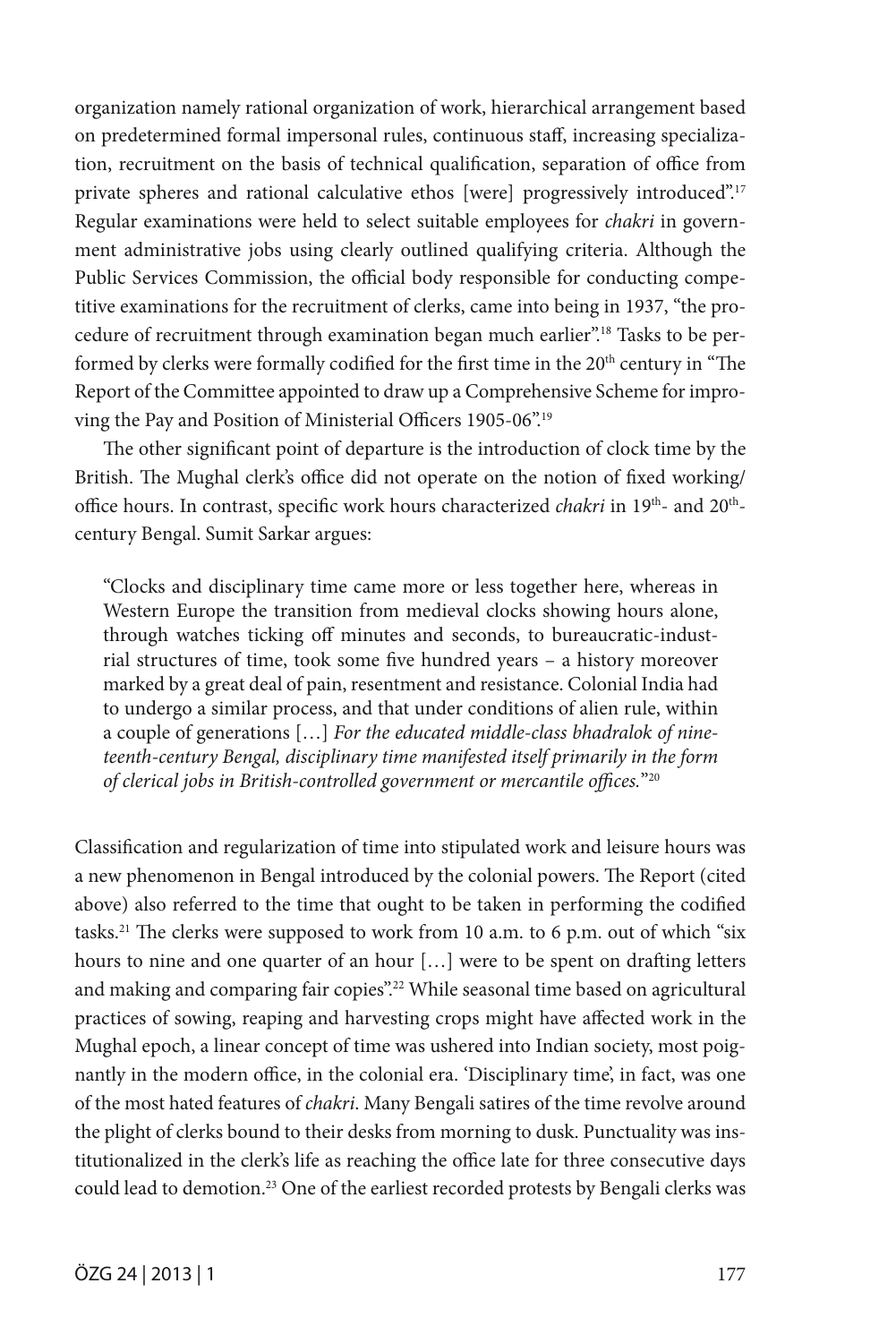in response to disciplinary time. In 1905, 247 clerks of the Burn Iron Works in Howrah went on strike protesting against a new system of recording attendance, which they found humiliating.<sup>24</sup> Although the strike itself failed to extract any benefits for the clerks – those dissenting were dismissed and new recruits appointed to their posts – the protesting clerks were widely hailed as heroes.

Thus, the impersonal contractual nature of the job along with disciplinary time characterized *chakri* generally and the clerk's office specifically in 19<sup>th</sup>- and 20<sup>th</sup>-century Bengal.

#### III.

The office of the modern bureaucratic clerk in Bengal was an outcome of the administrative exigencies of the British East India Company (henceforth referred to as 'the Company'). The Company came to India in the first half of the 18<sup>th</sup> century with the express intent of conducting trade. As the Company's might grow, of course, it felt the need of recruiting clerks and other petty officials for the smooth functioning of its administrative affairs. "Initially the clerks were called *writers* and *factors* in East India Company administration. They were Europeans and Eurasians."25 More specifically,

"factors and writers […] were part of a four tier covenanted civil servants. The other two were Senior Merchant and Junior Merchant. The *factor* was originally a commercial agent or an executive head of a factory. But over the years the term lost any relation to occupation of the *factor*, and even ceased to have any application at all except in the nominal list of service. The *writer*, really a copying clerk, held the rank and style of junior grade of covenanted civil servant. They were part of a hierarchy in existence from an early date in Company's history up to 1833, in which each civilian in Company employment was classified in the first five years as *writer*, then in the eighth year as *factor*, in ninth and eleventh as junior merchant and thence-forward as senior merchant."<sup>26</sup>

Englishmen, Portuguese, Armenians, and Anglo-Indians (i.e. those born of mixed Indian-European parentage) were recruited to these posts. Bengalis did not have access to these posts until well into the 19<sup>th</sup> century. In a parliamentary speech of 1831/32, Holt Mackenzie argued that employing native Bengalis would be much cheaper than their British or European counterparts. In 1860 James Long "remarked that the Bengali kerani could be employed at one-third the cost of Eurasians […] In 1833, the office of deputy collector was created for Indians, in 1837 that of principal sudder, and in 1843, the deputy magistrate".<sup>27</sup> Although Europeans and Eurasi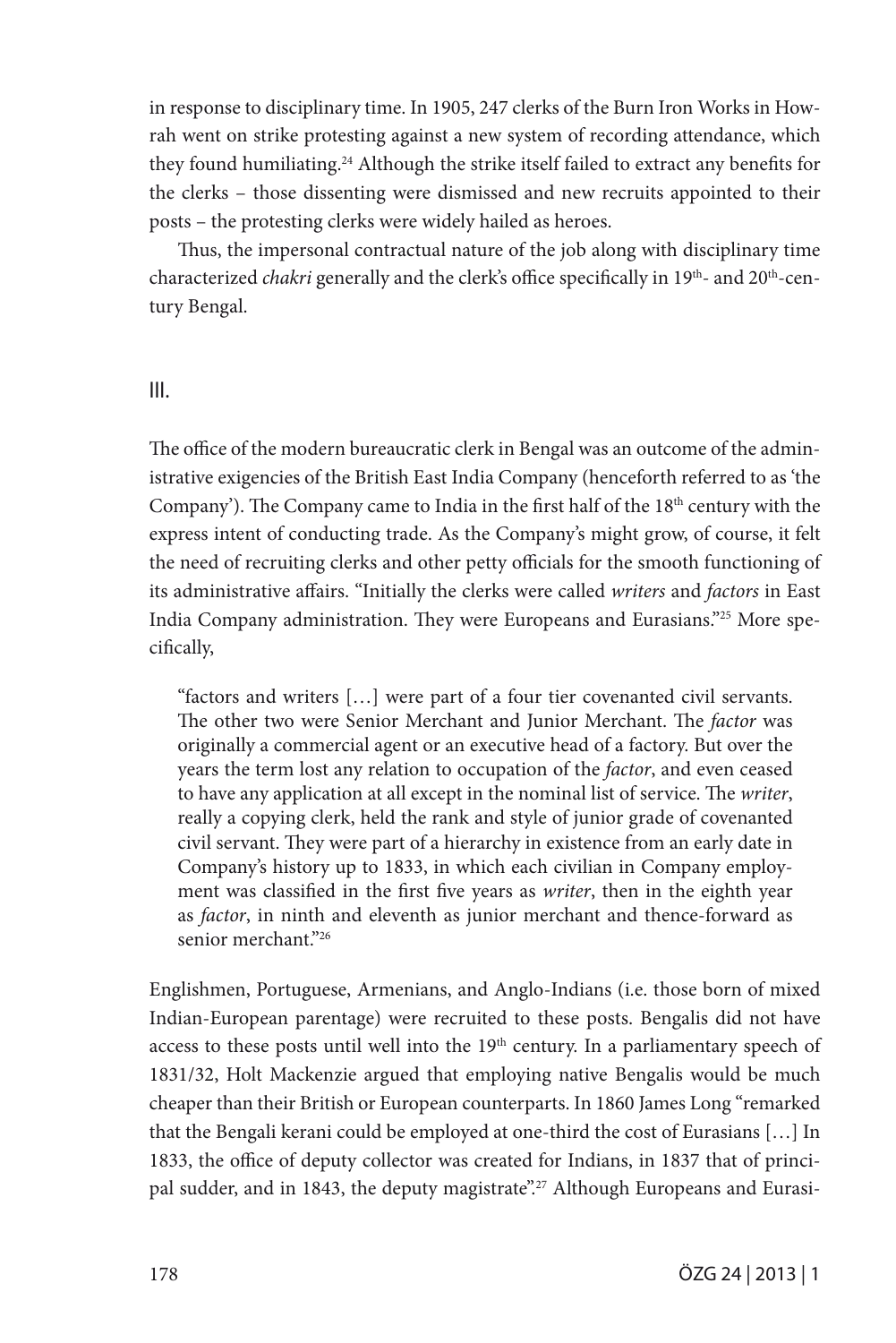ans were still recruited to these posts, they were simultaneously thrown open to the Bengalis as well. As a result, over the years Bengalis were increasingly appointed to the lower rungs of administration. The 1891 census recorded that out of 58,614 persons occupied in clerical jobs, only 79 were British-born Europeans.<sup>28</sup>

"A direct reference to clerks occurs in 1921 Census with reference to employees in irrigation, telegraph and postal departments. In the three departments there were 49 European and Anglo Indian clerks while Bengali clerks numbered 3877. Measured with reference to all persons directly employed in the three departments, clerks constituted 16.56%, while among clerks Bengali clerks constituted 98.75% ("Subsidiary Table ix, Number of Persons employed on 18th March, 1921 on Railways and in the Irrigation, Telegraph, and Postal Departments in Bengal", Census of Bengal [1921], 56A). This indicates Indianisation of clerks."29

However, while these data do suggest that more and more Indians were being appointed to lower-rank administrative jobs, it also points to an increasingly exclusivist approach to the more important higher posts. For those were filled almost exclusively by the British. While in the early 18<sup>th</sup> century, officials of the East India Company acquired an ostentatious lifestyle similar to that of the Mughal *Nawabs*, by the end of the century the Company began to frown upon such practices. As a result, by the early 19<sup>th</sup> century,

"the British had emerged from the role of traders and were now firmly entrenched in that of administrators. This required a new breed of Englishmen. The old habits of the Company 'nabobs' of the previous era – their adoption of native customs like smoking the hubble-bubble, keeping an Indian mistress, and offering puja to the Goddess Kali at the ancient temple of Kalighat in the south of Calcutta – had to be discarded so that the new rulers could maintain their separate identity and thereby the prestige of the imperial culture."30

The democratization of *chakri* – in the sense of legally being accessible to application by all Indians irrespective of caste, class, religion, and gender – was part of a highly stratified and bureaucratized administration characteristic of the modern state. Nevertheless, by the 20<sup>th</sup> century, *keranigiri* (i.e. clerkship) had become a much sought after *chakri* for the Bengali middle classes – mostly for men but also (later on) a few women.31 In fact, *chakri* came to be established as a signifier of respectability and was therefore significant to the very consolidation of the *bhadralok*, that social category of Bengali middle classes. Further, new educational institutions imparting English education became instrumental to obtaining *chakri*. Concurrently, *chakri* came to be seen as a hallmark of respectability, a critical way to distinguish the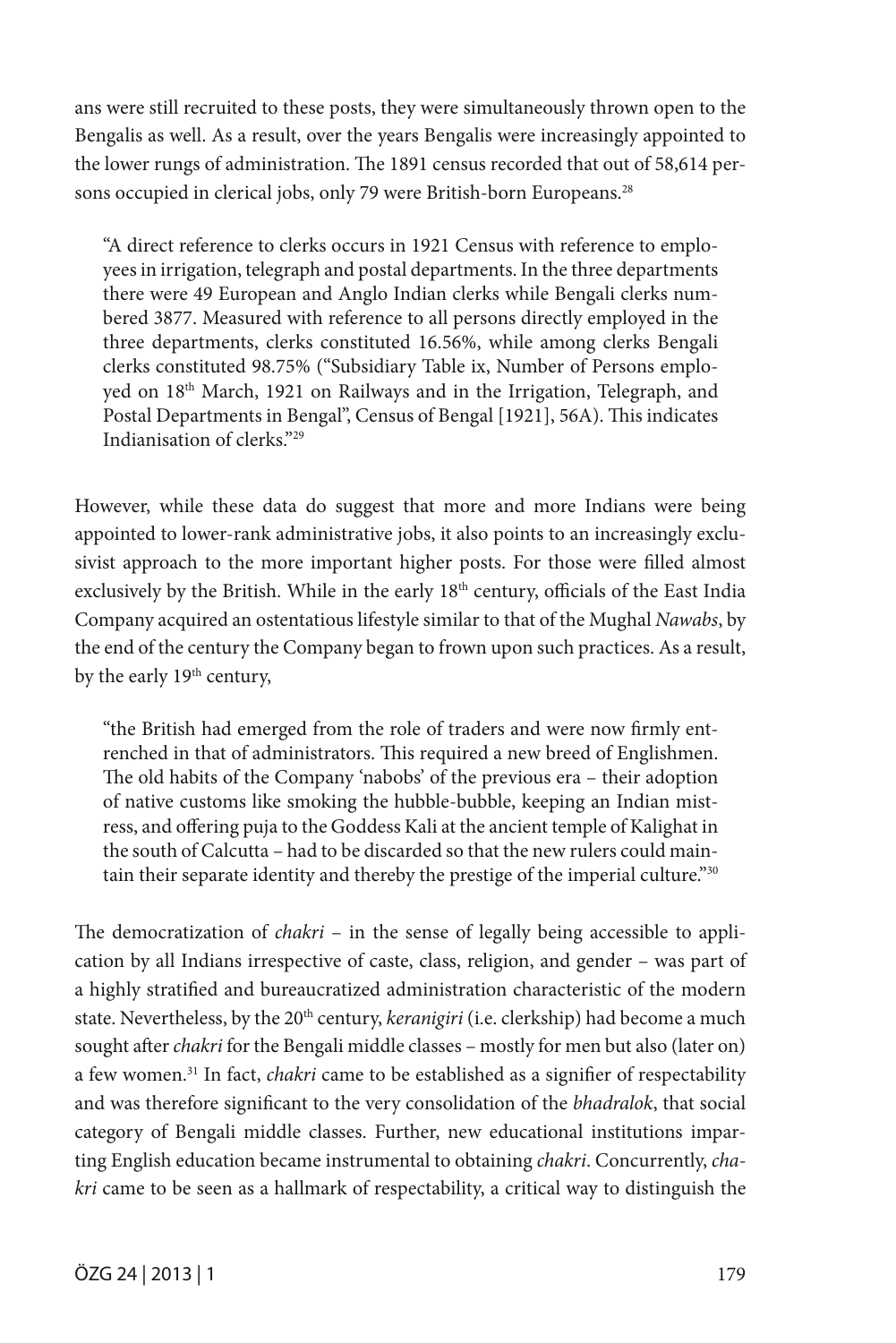Bengali *bhadralok* from those engaged in manual-menial labour such as peasants, domestic workers, daily wage labourers, etc.

## $IV$

"The terms *middle class*, *literati*, and *intelligentsia* all have been used to describe it. Marxists have called it a petty bourgeoisie […] A favorite target of the colonizer's ridicule, it was once famously described as 'an oligarchy of caste tempered by matriculation'. More recently, historians inspired by the well-meaning dogmas of American cultural anthropology called it by the name the class had given to itself – the *bhadralok*, 'respectable folk' […] Whichever the name, the object of description has, however, rarely been misunderstood: in the curious case of colonial Bengal, all of these terms meant more or less the same thing."32

In Sanskrit, the word *bhadra* originally meant 'privileged' or 'fortunate'.<sup>33</sup> Subsequently in Bengali, it came to mean 'polite' and/or 'decent' while *lok* designates 'person'. Hence, *bhadralok* effectively signifies 'polite or decent people'. In this sense, the present Bengali understanding of *bhadra* is slightly removed from its Sanskrit counterpart but "the association of both with the condition of being civilized" is unquestionable.34 Some scholars like Subrata Dasgupta35 refer to the *bhadralok* as *bhadralok class*. I, however, do not find it apt to think of the *bhadralok* as a class *if* one understands class as "a specific and rigorous relationship to property in the narrow sense".36 The *bhadralok* itself is differentiated into different strata that could more rightly be conceived of as class in the previous sense. For

"[t]he British in India needed brokers, agents, revenue collectors, contractors, lawyers, and managers to help them in their transactions with Indian producers. They needed Indians as middlemen, in other words. These middlemen in Bengal became the core of the Bengali bhadralok […] The Deb family of Shobhabazar, the Tagores (or Thakurs) of Pathurighata, the Tagores of Jarasanko, the Mallicks of Barabazar […] and others formed the uppermost echelons (abhijat) of the bhadralok."37

A rung lower than the *abhijat* in matters of wealth were the *maddhyabitta*. They worked mostly as teachers, lawyers, small merchants, clerks, and so forth. Some scholars favour a third stratum within the *bhadralok* – the 'genteel poor'38 or lower middle class. Clerks at the lowest administrative levels may be classified as the genteel poor. But if one understands class in the broader and rather loose sense of a discernible and relatively coherent stratum as regards the breeding and wealth of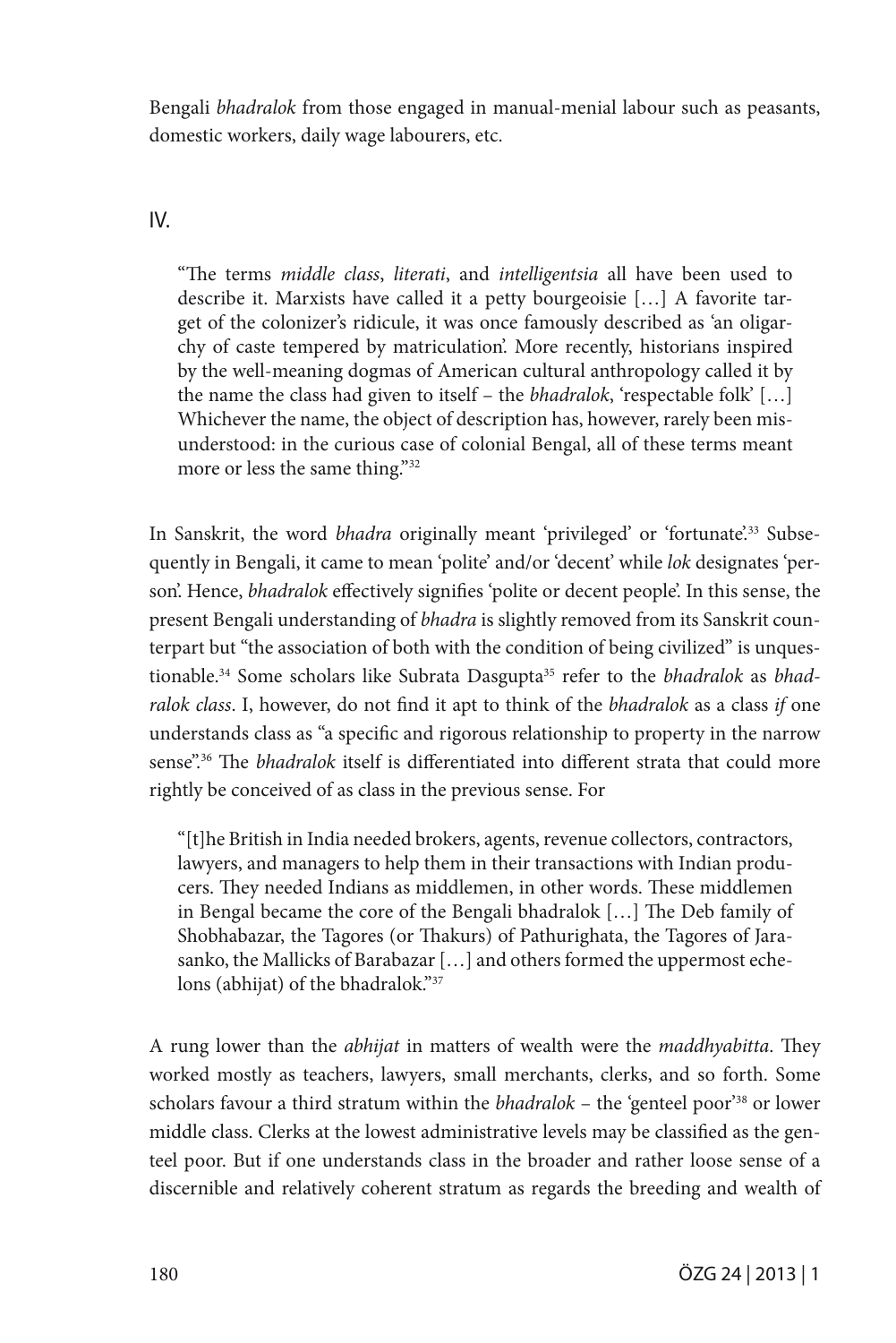its members, then the *bhadralok* might qualify as a class. The *bhadralok* are predominantly formed of the middle classes. I contend, however, that it is appropriate to think of the *bhadralok* neither in terms of class nor occupation alone. It is best thought of as a status group. Class and the nature of occupation contribute to the consolidation of the *bhadralok's* status. Significant to the appellation *bhadralok*  is a *certain life style* that in practice (as much as is feasible) and ideology (most definitely): precludes menial and manual labour, greatly emphasizes intellectual pursuits and occupations, and subscribes to a value system that has a love-hate relationship with Anglicization. So, the *bhadralok* includes both class and cast relations in its ambit, and as such does not serve as a counter-model to caste. Class and caste, in India, are interrelated and serve to fortify each other at most times. Since those belonging to the lower castes had very little access to education, particularly to English medium schools or vernacular schools modeled on Western education ideals – *the* precursors to obtaining *chakri* – they had fewer opportunities for economic upward mobility. They continued to perform menial and manual labour and since these were tasks that were looked down upon, they were (for the most part) excluded from the category of *bhadralok*. Thus, not only did the *bhadralok* as a category not function as a counter-model to caste, it reaffirmed the caste-class nexus that, in practice, precluded the lower castes from its domain.

Are income and property not better indicators of the middle classes' status, or factors in its consolidation, than culture? Joya Chatterji puts forward a similar argument in her discussion of the *bhadralok*. Arguing that the *bhadralok* was in effect a rentier class, she posits, that "this was a class that did not work its land but lived off the rental income it generated. The bhadralok gentleman was the antithesis of the horny-handed son-of-the-soil".<sup>39</sup> While this may be true for many, given the practices of sub-infeudation and various requirements of the East India Company, and the opportunities thus generated, such a blanket statement cannot apply to everyone. As mentioned already, the *bhadralok* included in its fold different economic strata ranging from the aristocrats with landed property (on the one hand) to the genteel poor (on the other). The latter did not own land or their land holdings were so meager as to not generate enough income to push the genteel poor upward into the ranks of a 'rentier class'. Thus, class cannot sufficiently explain the different economic ranges encapsulated within the folds of the *bhadralok*. Further the boundaries between *bhadralok* and non-*bhadralok* worlds are fuzzy and ill-explained by ideas of class-based hegemony. As I shall attempt to show later, the economic differences between the genteel poor and the menial servants of aristocrat *bhadralok* families may not have been vast. Despite considerable anxieties generated amongst the former regarding maintenance of their respectability, they were nevertheless not considered *chotolok*/non-*bhadralok*. 40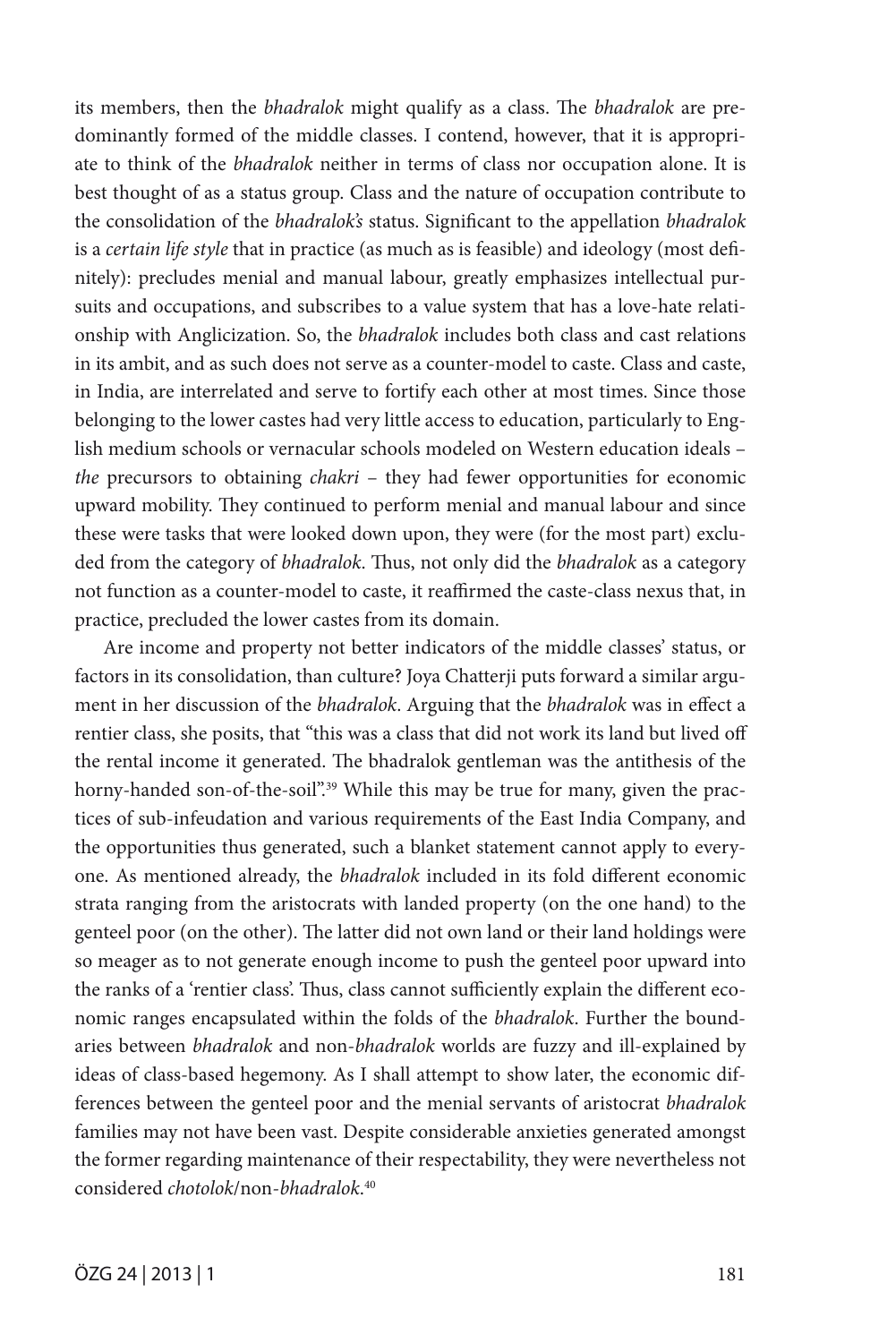The very notion 'respectable' is constituted of various cultural elements such as an emphasis on intellect and intellectual pursuits, certain styles of dress, reliance on Hindu Brahmanism, etc. – all of which present many problems to those interested in studying them since any generalization is bound to be faced with individual vagaries. Yet and despite these problems, *bhadralok* has become a generalized sociological category. As such it is recognized to have emerged in colonial Bengal. It stood in a relation of subalternity to the British and of political and cultural dominance to the uneducated masses of Bengal.41 I am not suggesting that the *bhadralok* emerged as a result of British colonialism alone or that the *bhadralok* might not have existed prior to the natives' engagement with the British. I propose, however, that it can be argued without hesitation that the colonial experience definitively shaped the *bhadralok* as an identifiable category, thereby consolidating its identity in more than one way.

Here, I shall restrict myself to the interrelations between *chakri*, English education and the *bhadralok*. <sup>42</sup> *Chakri* and English education are inextricably interlinked since a minimal knowledge of English and training in the wider pedagogical system covered under the blanket term 'English education' were the foremost qualifications necessary to aspire to *chakri*. Together, the two consolidated and reflected the *bhadralok's* gentility – and continue to do so. After all, access to English education and consequently white-collar jobs maintained the required social distance – or at least sustained the rhetoric of social distance – from the non-*bhadralok* or the *chotolok* (literally, the 'little people') who engage in menial and manual labour. *Chasha Bhusha Kooli Majur*, i.e. peasants and labourers,<sup>43</sup> fall outside the purview of the *bhadralok* world. The three strata of the *bhadralok* were united in their encounter with the British. I am of course not making a case for a singularly uniform experience but a generalization can be made concerning the *bhadralok*'s aspirations to Anglicization that in many ways informs its culture until the present. In fact, Pierre Bourdieu's notion of 'cultural capital' is instructive here, as demonstrated by Tanja Paulitz.<sup>44</sup> Cultural capital is pivotal to power relations in society as it "provides the means for a non-economic form of domination and hierarchy, as classes distinguish themselves through taste".45 Bourdieu's work explains how cultural products and processes – such as education systems, language, norms and values – inscribe the social order in people's minds, leading in turn to a "sense of one's place"<sup>46</sup>. Education systems and pedagogy generally are crucial to the consolidation of cultural capital, and English education firmly established the cultural superiority of the *bhadralok* over the non-*bhadralok*.

English education, i.e. "formal education along Western lines", served as "a fundamental agent in the creative encounter between West and East, between Anglo-Europe and India".<sup>47</sup> It referred not only to the institutions (schools, colleges) and instruments (English language, certain kinds of school curricula) of its promulga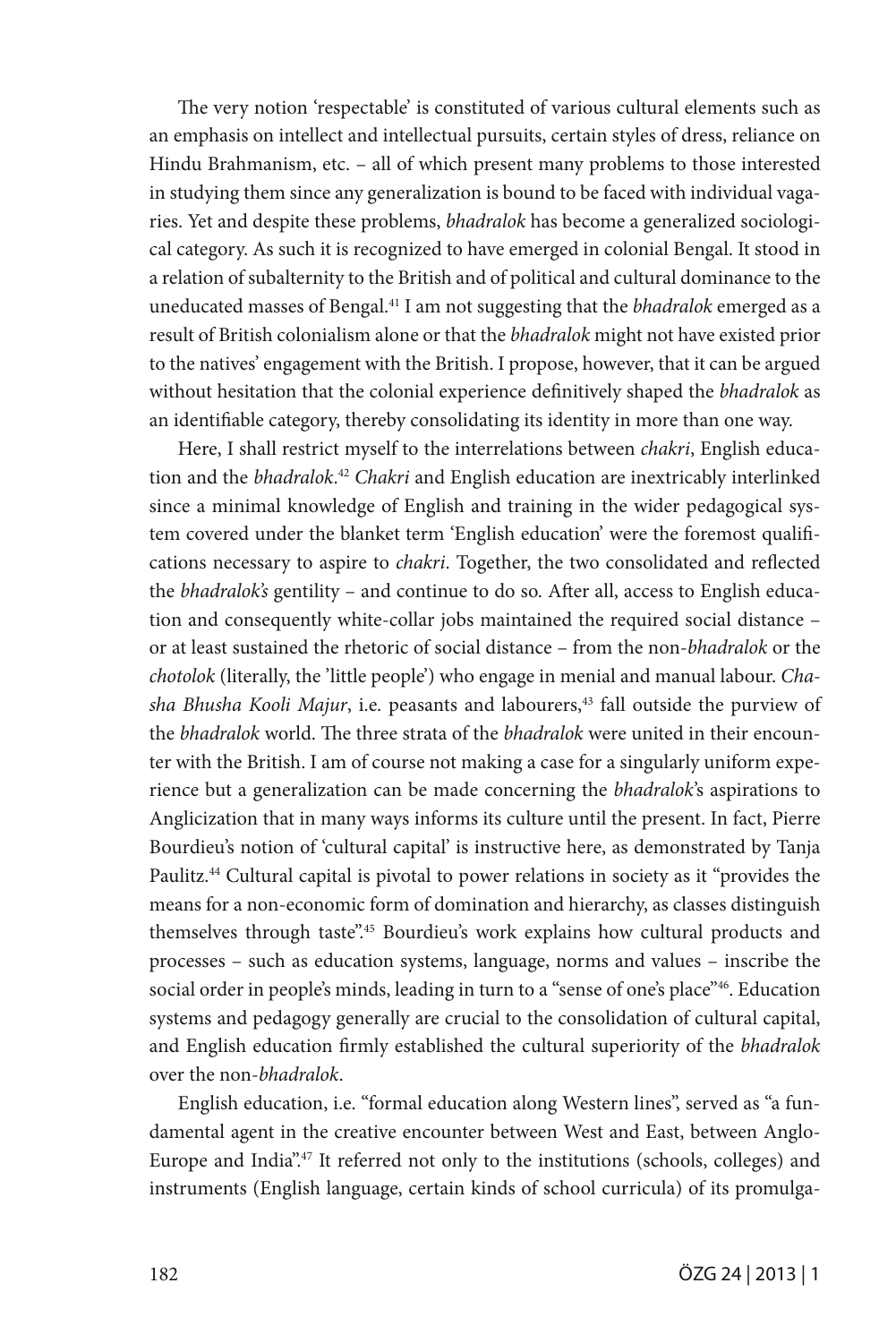tion but more importantly signified one of the modes of introducing the Western model of modernity – and concurrent values and aesthetics – in colonial Bengal. This was recognized, indeed aspired to, by the British themselves. Macaulay's infamous minutes on the project of introducing English education to the natives is proof of this: "We must do our best to form a class who may be interpreters between us and the millions whom we govern […] a class of persons, Indian in blood and colour but English in taste, in opinions, in morals and in intellect."48 However, it is not as if English education was imposed on the Bengalis from above. The latter became enthusiastic patrons of English education although English as the medium of instruction received flak from many Bengali *bhadralok* as nationalist sentiments began to rise in  $19<sup>th</sup>$ - and (especially)  $20<sup>th</sup>$ -century Bengal.

Some of the earliest English language schools in Bengal were set up by Christian missionaries and wealthy Bengali *bhadralok*. It seems the first English school was "established by public subscription as early as 1727 (or possibly 1734)".49 In 1800, Jagomohan Basu founded an English School in Calcutta. Individual efforts notwithstanding, the systematization of Western education in Bengal can roughly be said to have its origins in the first half of the 19<sup>th</sup> century when the Company started setting aside funds for the promotion of Western sciences in India as well as for the development of oriental studies. A budget of one hundred thousand rupees was set aside for these purposes by the 43<sup>rd</sup> clause of the 1813 Charter Act.<sup>50</sup> In the Bengal Presidency, specifically,

"the period from the year 1817 when Hindu College was established until 1835 when Bentinck announced the education policy based on Macaulay's Minutes, may be called the era of establishment and progress of Western education through the medium of English language. In fact, higher education and education of the higher classes was the major topic of discussions and debates pertaining to educational norms, in government and non-government circles at the time."51

At this prestigious College (later Presidency College), the students were taught courses in European science and literature – "the history of England and Greece and Rome, the European classics and the plays of Shakespeare" $52$  – even before these began to be taught in England itself!

Apart from signifying the 'civilizing' mission of the British government, English education was also meant to serve the highly important function of creating a repository of eligible candidates for appointment to government jobs. In a March 1825 dispatch, the East India Company Directors asked the government of Bengal to give "a very efficient stimulus to the cultivation of the English language and *useful knowledge* in general among the natives – by a marked preference to successful candida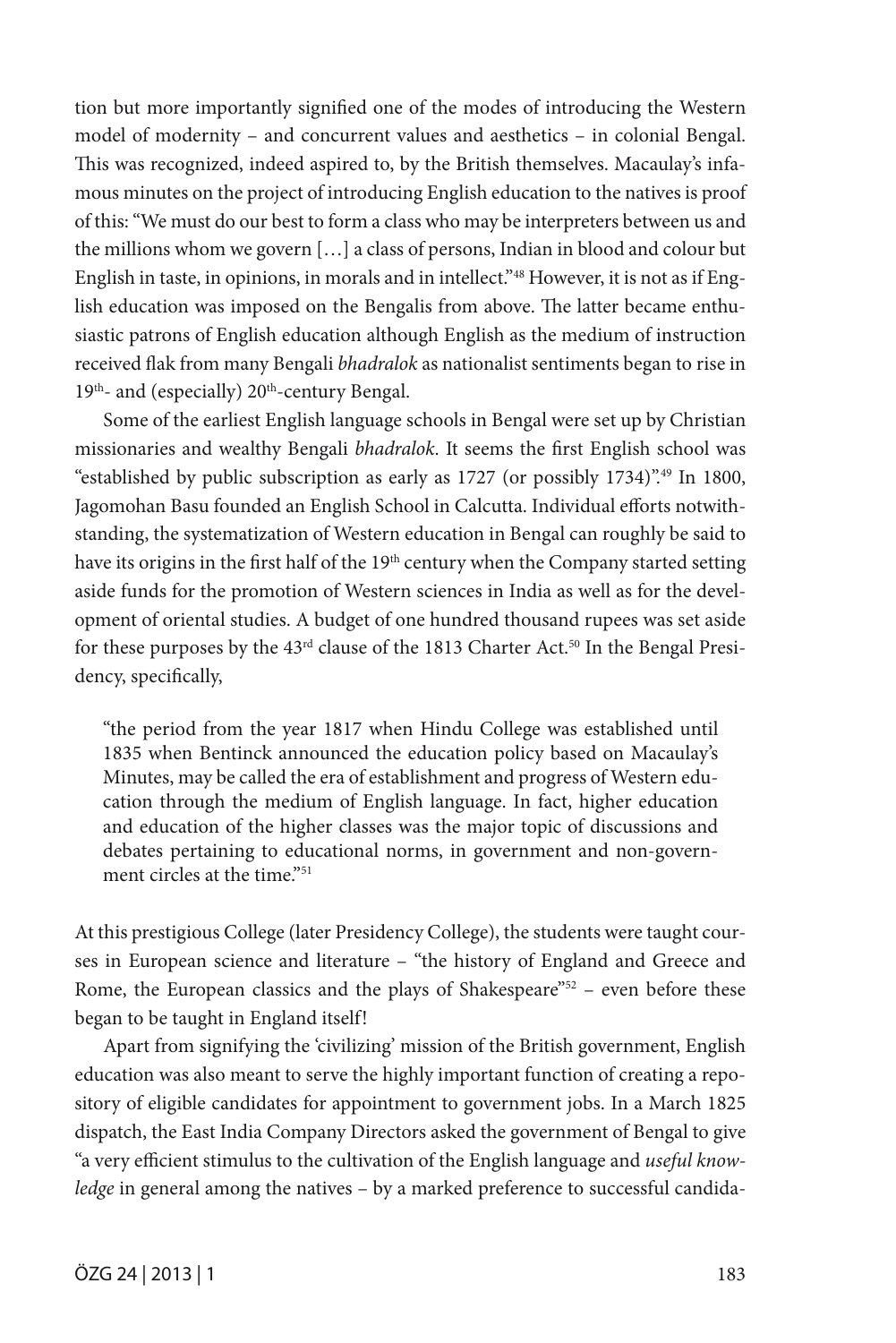tes at College in the selection of persons to fill those situations in service which can be advantageously conferred upon Natives".<sup>53</sup> A few years later, in 1832, Mackenzie, then Secretary to the Government of India, held that the natives trained in English were not much inferior to the Europeans in intellect and the Company would profit from employing them in administrative jobs.<sup>54</sup> The Western schools introduced by the Company at the time were mostly at the secondary and tertiary levels, whereas primary schools received little attention, with only "less than 40% of public expenditures"55 being spent on primary schools. However, after 1854 the Company began concerted efforts to create a mass primary school system imparting education in the vernacular. The gradual increase in attention to primary schools was symptomatic of greater efforts by the British government to regularize or systematize vernacular indigenous schools, *pathshalas*, (especially the primary schools) in line with their model of education. As a consequence,

"[i]n 1853, the Council of Education proposed to follow Adam's recommendations by establishing experimentally in four districts or zillahs, model vernacular schools and to organize the necessary staff to visit and inspect the existing vernacular schools of those districts. The plan was to provide instruction to the teachers, rewards to the best pupils, supply books to the schools [...] This experiment was carried further in 1855, with the plan of sanctioning government grants for the village schools and completely overhauling their syllabus in favor of more 'moral' and educational training. The schools were arranged into circles according to their districts and money rewards were offered by the state to the gurus for improving the education of their pupils."56

English education, therefore, refers not only to English as the medium of instruction but more significantly to a whole new pedagogical and disciplinary system. English education encompassed three critical elements: introduction of new disciplines of study, disciplining the students' and teachers' code of conduct, and the phenomenon of disciplinary time. Indian history and geography, which had hitherto not existed as systematic subjects of study in Bengali schools, were made a part of the school curricula.57 Yet these disciplines were not direct transpositions or mere replications of courses taught in universities of Britain. Rather,

"[m]uch thought and effort was spent in the nineteenth century in determining suitable content of Western education under colonial conditions. The emphasis clearly was on providing a general humanistic education […] an entire academic discipline was invented for the teaching of English literature as the formative spiritual influence on a colonized elite. The consequences were far-reaching for the emergence of the new literary and aesthetic disciplines in the modern Indian languages."58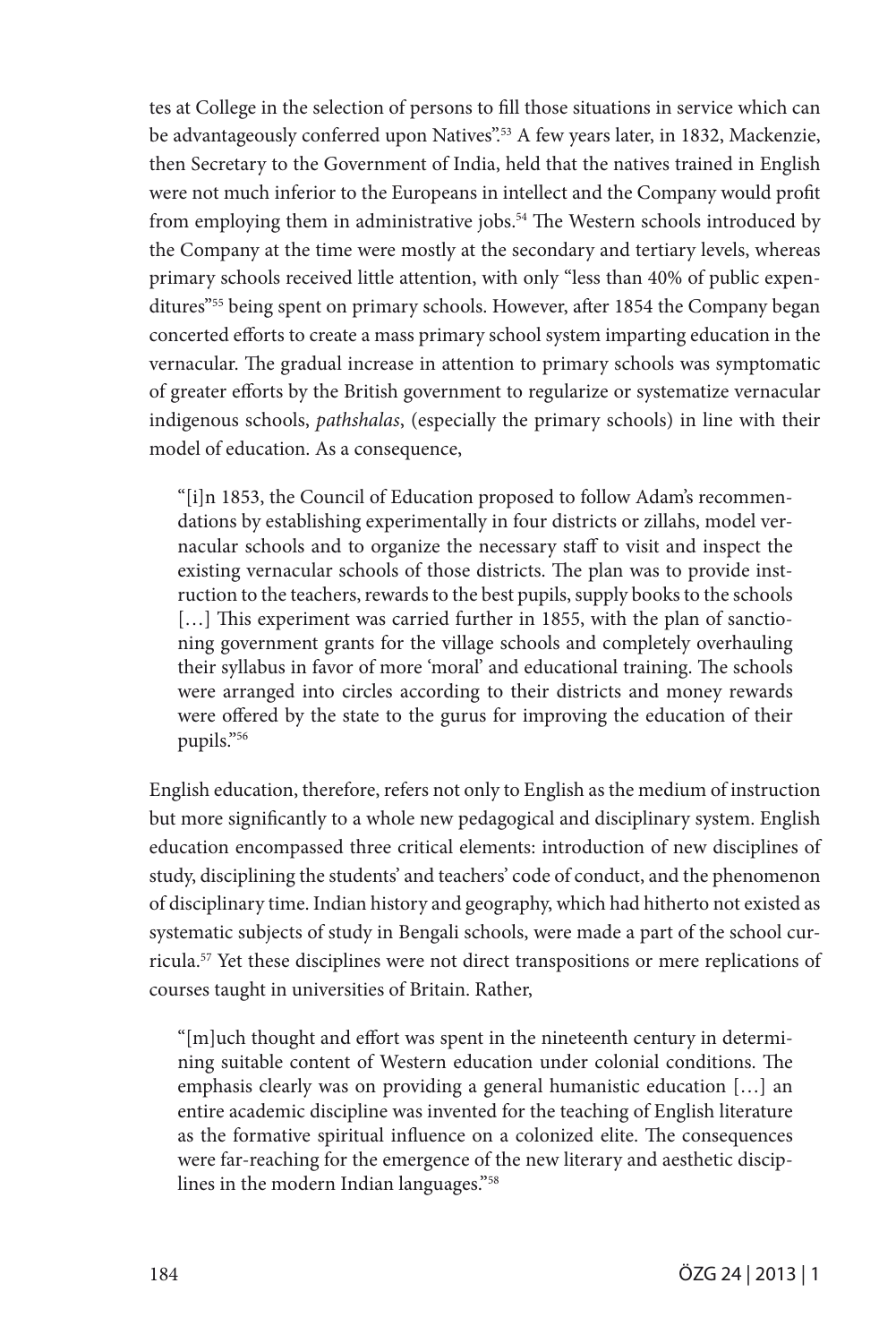The new education system also sought to discipline the bodies and minds of students and teachers alike. It was felt that the indigenous teachers, *gurus*, should undergo special training themselves.

"Henry Woodrow, the Inspector of Schools for East Bengal […] initiated another project of transferring a certain number of gurus from their native village schools to a Normal School, where they were to remain for a year and 'receive instructions in their proper duties as teachers'. In the meanwhile, the Normal School pupils were to act as their replacements in the village schools."59

These changes rendered the earlier class of *gurus* redundant, making way for a new breed of teachers who would, quite in keeping with the current educational ethos, be henceforth addressed as *master-mashai* instead of *guru-mashai*. The image of the *guru*-*mashai* was transformed from that of an able teacher to that of an idle, barely educated man. While it is true that most *pathshala* teachers were themselves educated only in the rudiments of elementary education, it is also true that the new rhetoric – circulating in the *bhadralok* society as a response to official policies of a centralized education system – reviles the *guru* vis-à-vis highly romanticized figure of the master. The new type of teacher was an embodiment of erudition, purity of the soul, and self-sacrifice for the benefit of his students. A master had not entered his profession to make money: "Only those who strive to be like the selfless, guileless Brahmin scholar of the past, satisfied only by a meal of tamarind leaves, should accept the mantle of a teacher."60 The Brahmin scholar or the *master*-*mashai* was, in other words, the virtuous Bengali *bhadralok* – or at least the aspirational ideal image for which the *bhadralok* stood. As more and more indigenous *pathshalas* fell under the rubric of a centralized government system of education, the erstwhile *gurus* had to make way for *bhadralok* in the teacher's position. Many *bhadralok* such as Dineshchandra Sen "took up the selfless job of teaching students in remote areas".<sup>61</sup>

Interestingly, the self-sacrificing ideal *bhadralok* teacher touched upon the Christian notion of 'calling' which is absent in any other form of *chakri*. *Chakri* did not signify the *chakure*'s response to the divine. On the contrary, it represented servitude to foreign lords.  $19<sup>th</sup>$ - and  $20<sup>th</sup>$ -century Bengali literature is replete with the drudgery of the *chakure*'s life, which allegedly stood in stark contrast to one's personal life-world. The anxieties created by the public domain of *chakri* – the domain of drudgery and servitude – were anything but divine or a symbol of one's commitment to God. Moreover, any attempts at drawing a parallel between the ideas of the ideal teacher and having a calling must be tempered with the fact that it is the mythical<sup>62</sup> Brahmin who is considered by the *bhadralok* to be the perfect master.

The third component, disciplinary time, altered the nature of indigenous schools absolutely. Earlier the schools allowed for a long mid-day break. This "was changed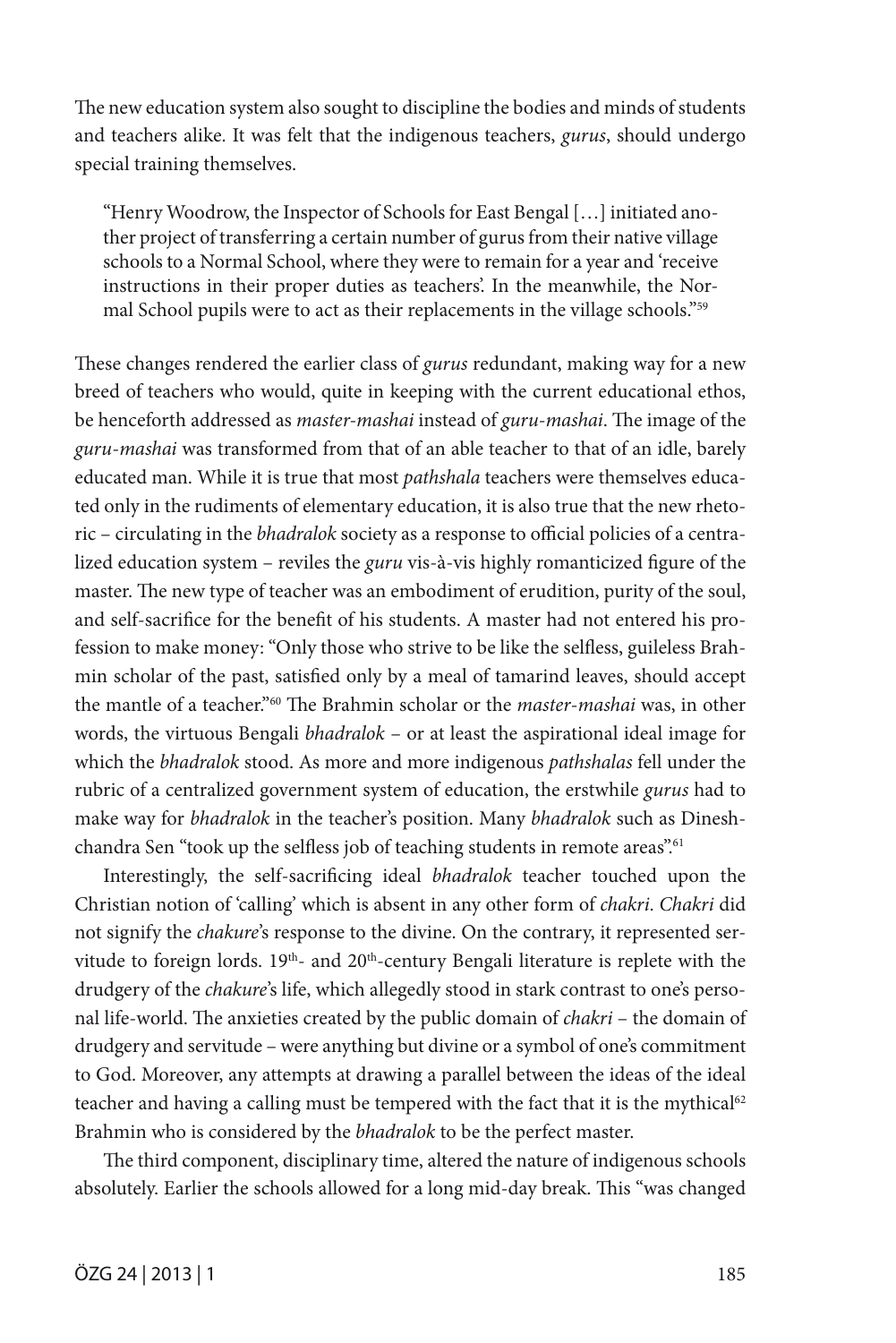to a continuous session from ten to four".<sup>63</sup> While earlier the system of annual or terminal examinations did not exist,<sup>64</sup> these were now introduced and students regularly examined. Clock time in schools, as in modern offices, was completely different from traditional Hindu notions of cyclical time, which are dependent on seasonal agricultural practices.

Thus, the new education system and *chakri* were both partakers of modernity as it emerged in and through the encounter between the colonizer and the colonized. An article in the 1876 *Calcutta Review* noted that, "the *pathshala* had changed its character and become a unit in the Government scheme of *Kerani* manufacturing education".<sup>65</sup> At the same time, the 19<sup>th</sup> and 20<sup>th</sup> centuries witnessed phenomenal increase in the numbers of Anglo-vernacular schools, particularly at the middle or secondary level. Lessons were taught partly in English and partly in Bengali; at the college level, education was imparted almost solely in English. It is extremely significant that in Bengal,

"[l]iteracy in English increased by 100 percent between 1891 and 1901, by 50 percent in the next decade, and by 50 percent again in the next. In 1921, while the figure for literacy stood at 18 percent in Bengal, 3.4 percent of the population was literate in English. By 1918, Calcutta University, with twenty-seven thousand students, was the largest university in the world, and the proportion of literate people taking full-time university courses was the same as in the United Kingdom […] Not surprisingly, the bulk of the university graduates were employed in government service, education, and law."<sup>66</sup>

In this way, English education was established as the primary requirement for *chakri*. Concurrently, *chakri* as a category of work secured and validated 'useful knowledge' so much that English was considered by many *bhadralok* to be *kaajer bhasha* (0language of work and/or useful language) as opposed to *bhaaber bhasha*  (language of emotions).<sup>67</sup> Tithi Bhattacharya<sup>68</sup> argues that, given the high fees of colleges in Calcutta, it is extremely unlikely that sons of the *maddhyabitta bhadralok* could afford such education. Yet most Bengali clerks belonged to this very section of the *bhadralok*. Although the office of the clerk required only a rudimentary knowledge of English language*,* it necessitated a long and intensive training or apprenticeship in the wider model of a pedagogical and disciplinary system – the ubiquitous English education – that stood for much more than simply the knowledge of English language.

*Chakri* and English education reaffirmed each other not only in their direct mutual assistance but in their contribution to the wider socio-economic and political conditions of colonialism that fostered a new disciplinary structure. Kamalakanta, even in his quiet rebellion to *keranigiri*, stands testimony to this.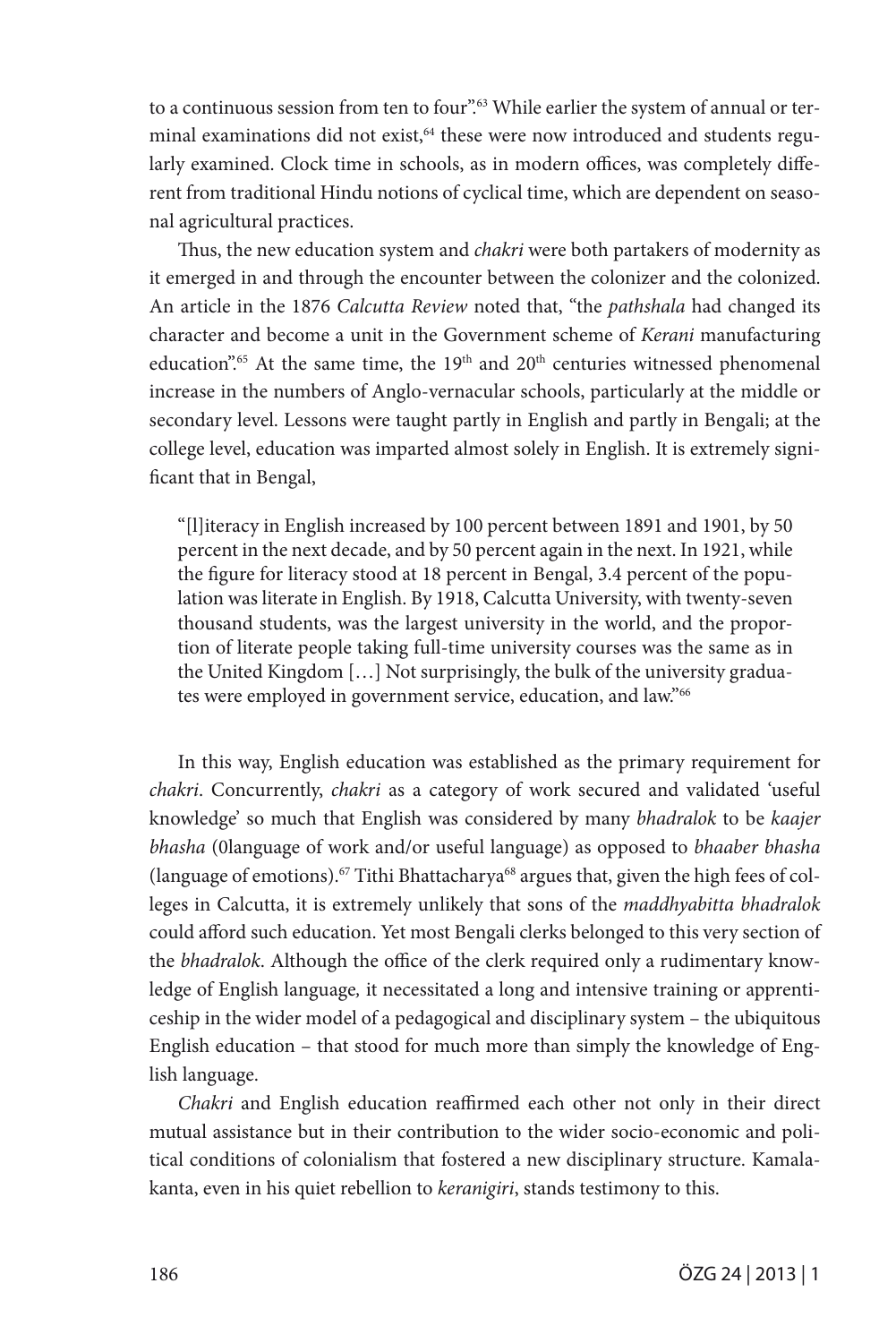*Chakri* and *chakure* (employee) are closely associated with the word *chakor*, designating 'servant/slave/enslavement'. The aspect of enslavement in *chakri* has been succinctly brought out in the works of Sarkar and Chakrabarti.<sup>69</sup> A closer look, however, at the various implications embedded in the notion of *chakor* – service, servitude and loyalty – considerably blurs the seemingly sharp dividing lines between *chakri* and *kaaj*. Simultaneously, divisions between the two are maintained as the undertones of 'servant' acquire different moral dynamics within the socio-economic categories of *chakri* and *kaaj* or *chakure* and *chakor.* Such an examination also takes one beyond the immediate concerns of livelihood to broader but interrelated realms of citizenship and nation-building.

*Chakri* including the office of the clerk was much coveted by the *bhadralok*. Richard Temple, the Lieutenant Governor of Bengal, observed around the 1870s that due to surplus availability of cheap clerical labour, the Government could no longer "afford reasonable remuneration to those engaged in it".70 Underpayment and, more importantly, wage differentials based on racism represent the underside of *chakri*, particularly *keranigiri*. In the 18<sup>th</sup> century,

"[t]he pay differential was evident in a salary structure where the European *writers* were placed at the scale of Rs. [i.e. rupees] 300 per month and the Indian *Sarishtadar* at Rs. 250 pm, the Head *Muhurrir* (translator) at Rs. 100 pm, the *Munshi* (clerk) at Rs. 75 pm, the Persian Muhurrir at Rs. 50 pm and the Bengali *Muhurrir* at Rs. 40 pm […] In 1856 the European or Eurasian 'assistants' in Secretariat, Government of India (Finance) received payment of Rs. 200/150/120/100/90/80/70 while the Bengali Hindu assistants […] received a much lower payment of Rs. 60/50/45/40/35/30/25/22/20."71

However, a salary of Rs. 20 was not really so inconsequential at the time, and unemployment among the educated was not yet the volatile issue it would later be. Instead, "[w]hat made chakri intolerable at this specific conjuncture was rather its connotation of impersonal cash nexus and authority, embodied above all in the new rigorous discipline of work regulated by clock time […] Time bound office work, again, had to be performed in the unfamiliar enclosed space of the modern city building".<sup>72</sup> *Chakri*, then, despite its appeal to the *bhadralok*, typified servitude and implied servitude to a foreign imperial power. The office, in turn, was the site of continuous racial discrimination toward Bengali employees. *Chakri* came to symbolize enslavement and subservience. Much of 19<sup>th</sup> to 20<sup>th</sup> centuries literature revolves around the theme of the slavish and enslaved *kerani*. This body of literature, mostly satires and farces, offers a subtle critique of *chakri* and foregrounds the drudgery of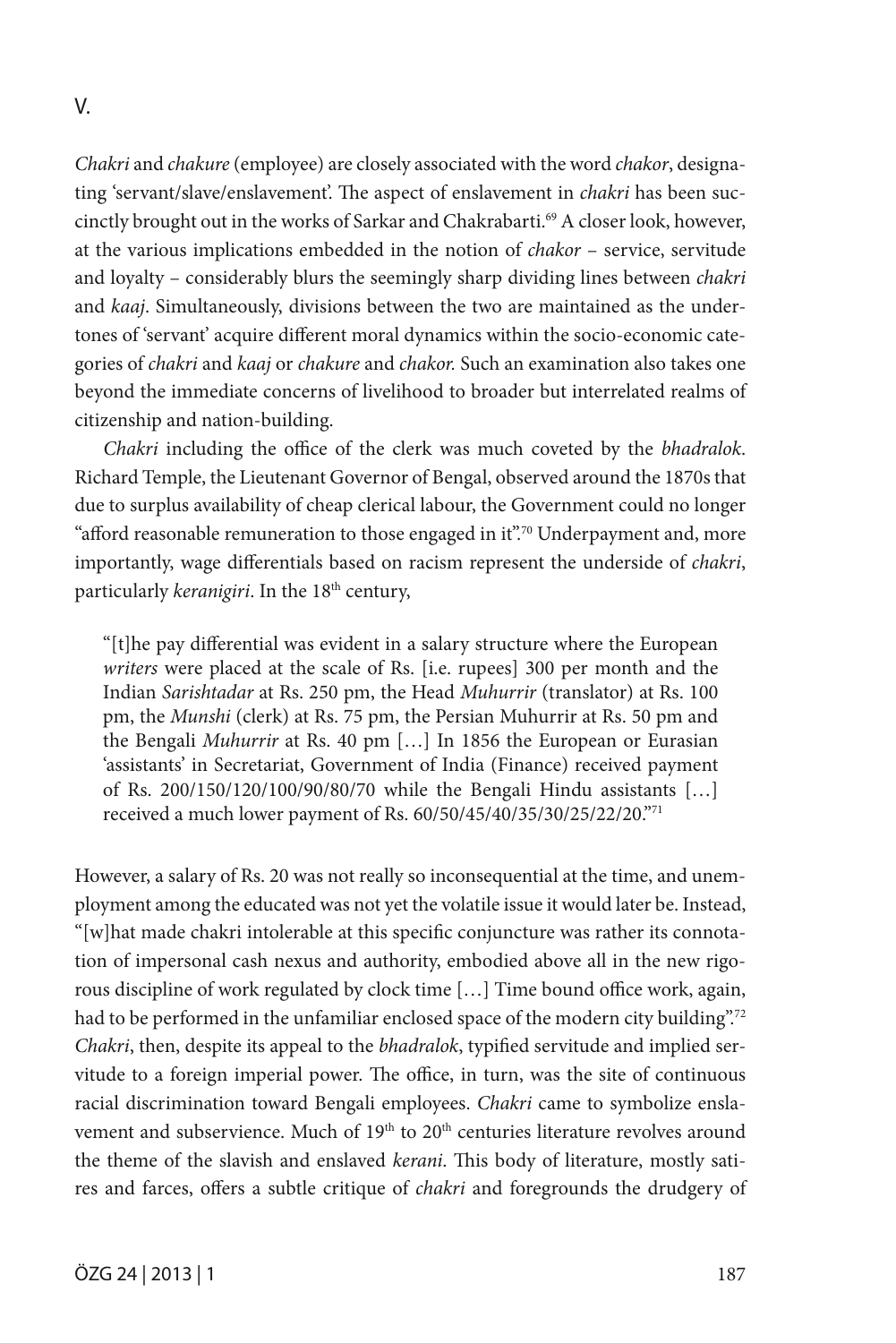lower middle-class life. Criticisms directed at enslavement to the British became more vehement post 1905 – chiefly after Lord Curzon's proposal of dividing Bengal elicited widespread protests by the Bengalis who were engulfed by the spirit of nationalism.

Yet for all the connotations of enslavement in *chakri*, the word *chakor* was most often used to refer to domestic helpers. And the term *kaaj*, not *chakri*, refered to their work. Domestic workers have been an integral part of the Bengali *bhadralok* households in colonial times as much as today. The changing socio-economic conditions resulting from an increase in administrative jobs and the consequent growth of the urban wage economy were major factors leading to the increase in employment of domestic workers in middle-class households in colonial Bengal. Calcutta, the hub of commercial and administrative activities in colonial Bengal, also attracted migrants from the countryside, many of whom had traditionally been artisans and craftsmen. Nonetheless, these skilled individuals,

"who had flocked to the city with gleaming prospect of success in the eighteenth century, received a hard blow by the middle of the nineteenth, being unable to compete with the European tradesmen who poured into the metropolis to satisfy the rich clientele. By the last quarter of the nineteenth century the majority of the once-prosperous artisans and craftsmen were reduced to the ranks of lowliest labourers – the barbers and washermen, the servants and scavengers."73

Domestic workers, known variously as *chakor* or *britta*, encapsulated a wide range of workers: servants for the household and servants for the outdoors. They ranged from *khansama* (head chef) and cooks to the head waiter and peons; from the palanquin bearers and the coachman to the gardener, etc. There could be ten to 28 servants for a small family, about 42 for a larger one, and 50 to 60 for really wealthy ones.74 Those servants<sup>75</sup> who had a more intimate interaction with their masters' families are particularly emblematic of the ambiguous, complex relations between those deemed respectable and non-respectable. The servants in colonial Bengal embodied a patronclient relationship with their *bhadralok* masters. The *chakors* were seen as both cunning and guileless, indispensable but incorrigible. The memoirs of some prominent *bhadralok* and *bhadramahila* (genteel women) record the presence of the *chakors* in their lives, foregrounding the various tensions manifest in the relations between them. Rabindranath Tagore's poem "Puratan Britya" (The Old Servant) "immortalized in the minds of the Bengali literate population the image of the loyal, faithful, long-suffering servant from the perspective of a remorse-stricken employer".<sup>76</sup> Most domestic workers at the time were live-in servants and thus a part of the familial structure, privy to intimate details of the household even though they remained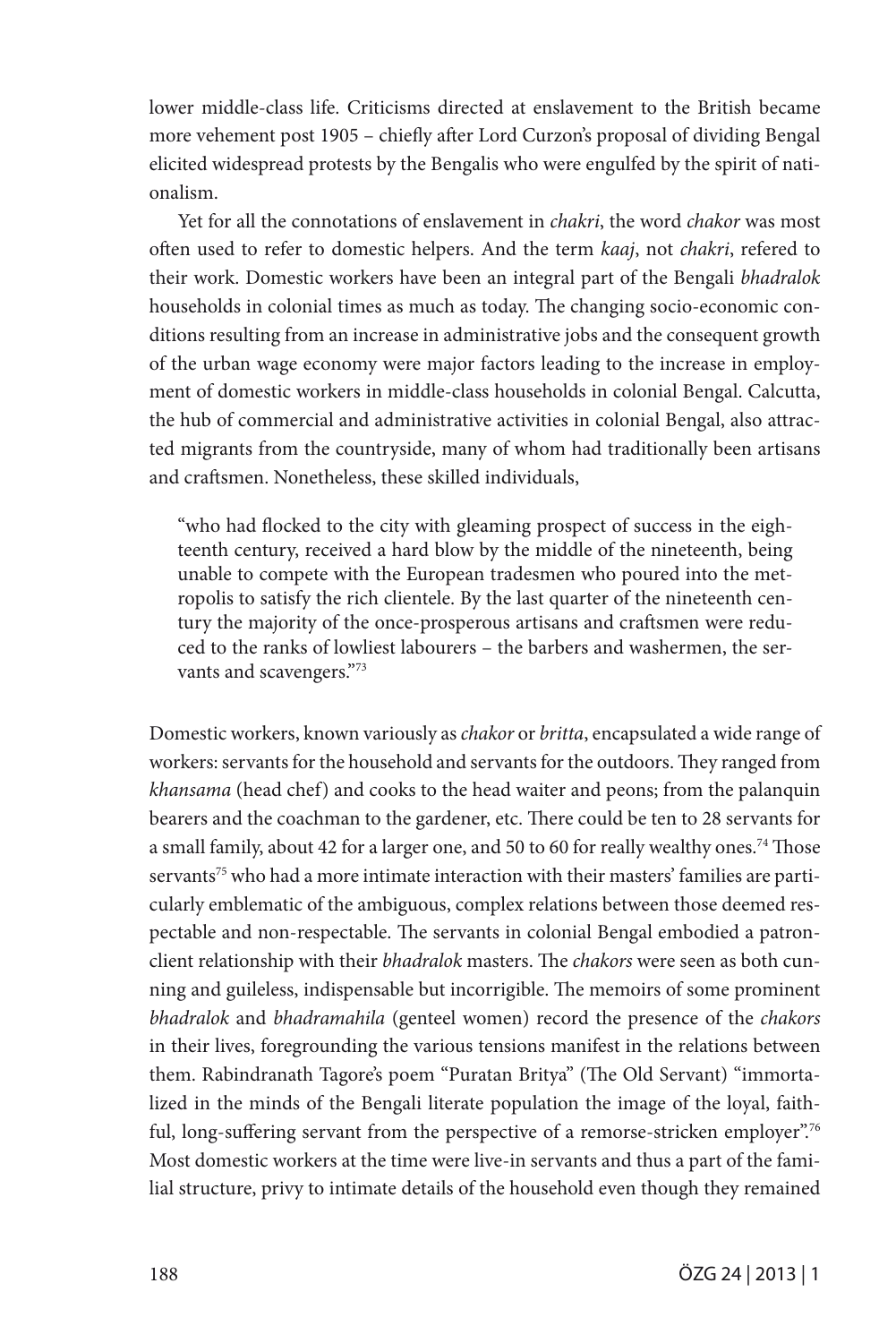outside the bounds of 'blood relations'. They were generous "in bestowing on their wealthy and *maddhyabitta bhadralok* masters the necessary tools for leading a luxurious lifestyle that was greatly dependent on the servants, fostered through generations; and all the social 'Paraphernalia of Gentility'".77 The wealthy and *maddhyabitta bhadralok* undoubtedly depended on their *chakors* to perform tasks that they themselves considered below their dignity. Due to paucity of adequate data, it is impossible to say with certainty if the lower-middle-class households such as those of the poor clerks earning about Rs. 20 per month could afford even a single domestic worker. Nonetheless, the data gathered in Indian censuses (of 1911, 1921, and 1931) indicate that "domestic service constituted one of the principal occupations of colonial Bengal. From the 1880s on, there was an increasing demand in the hiring of servants in Bengal and by the first decade of the twentieth century domestic service accounted for 12 percent of all occupations in Calcutta, as opposed to 7.3 percent in Bombay, 6.68 percent in Madras, and 6.1 percent in Delhi".78 However, whether or not the genteel poor could afford domestic workers is immaterial to the conceptual and ideological – as well as rhetorical – distance between the *chakure* and the *chakors*. While *chakri* was the preserve of the respectable, *kaaj* was the domain of the non-*bhadralok*, derogatorily known as the *chotolok*. The actual difference in remuneration between the lowest paid clerk and a trusted *chakor* in a wealthy *bhadralok* family may very well not have been much. But the fact that the *chakure* was Englisheducated and the *chakor* was not ensured one the status of *bhadralok* and relegated the other to that of *chotolok*.

At one end of the spectrum, the *chakor* signified merely a *menial servant* while at the other, the *chakure*, despite enslavement to the office and a foreign government, was referred to an *honourable servant* of the Government of India. "In a letter from the Calcutta Civil Financial Committee to the Vice President in Council at Bengal, dated 16.12.1830"79 mention was made of writers, including them in the category of civil servants. In the Censuses of Bengal, clerks were variously included in the categories of 'Government Servant', 'Servant to the State', and so on.<sup>80</sup> The socio-economic categories of *chakri* and *kaaj* thus capture significantly different moral economies: one legitimized and privileged, the other delegitimized and degraded. *Chakor* and *chakure*, then, in a play of semantics, can be opposed to each other in their derived sense of menial servant vis-à-vis honourable government servant. The dynamics of the connotations of 'servant' are significantly different in the life worlds of the *chakor* and the *chakure*.

The *chakor* was supposed to be the very embodiment of unquestioning loyalty to his/her master/mistress. In his/her unshakeable faithfulness, the menial servant was the paragon of humility and self-sacrifice. This is poignantly captured in Tagore's "The Return of the Khokababu".<sup>81</sup> Raicharan, the trusted servant, enters his master's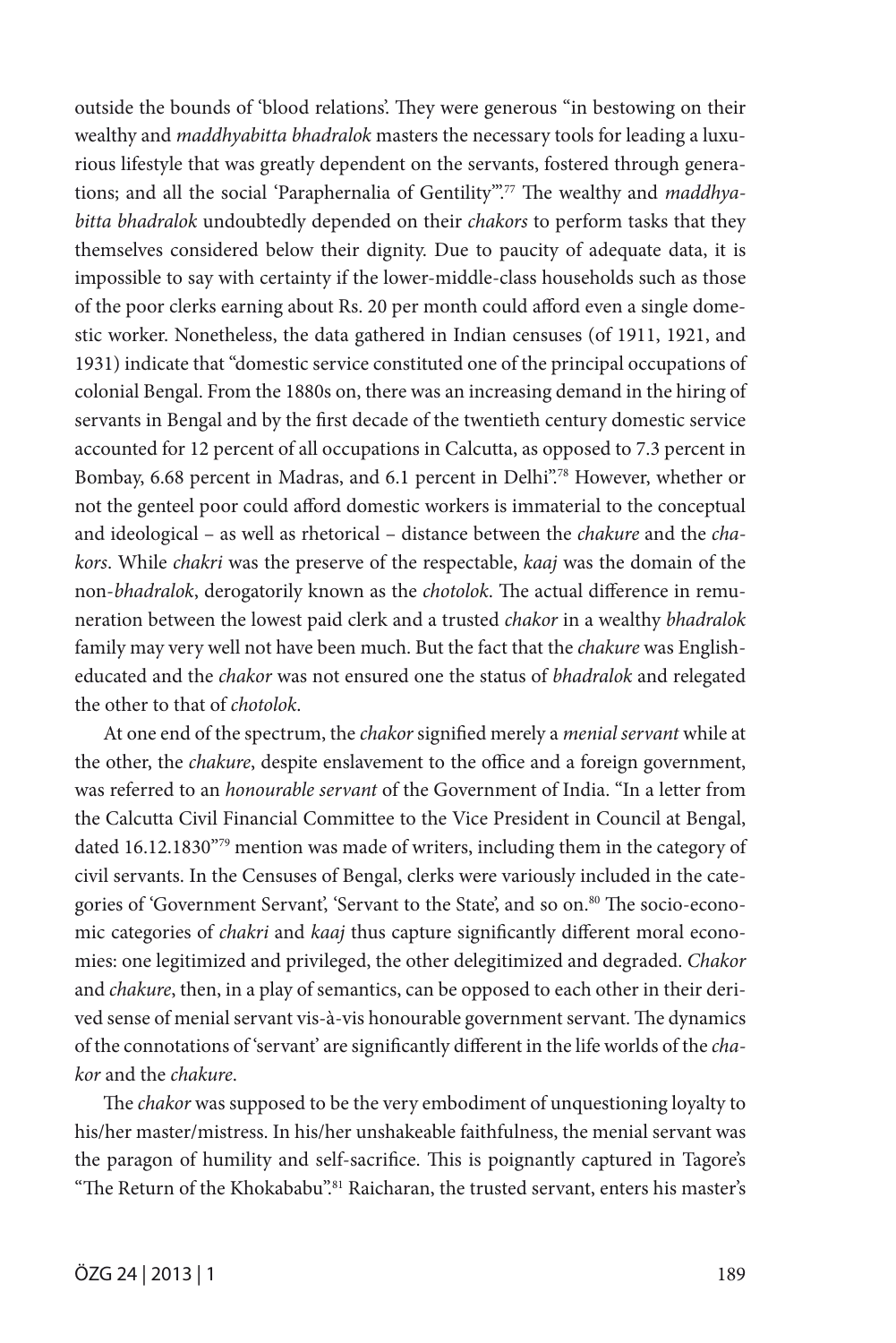home when he is barely twelve years old. He is entrusted the task of looking after his master's one-year-old son, Anukul. In time, Anukul's newborn son is also handed over to Raicharan's loving care. Raicharan happily submits himself to all the whims and fancies of his little master, Khokababu. But one evening, tragically, the little master disappears on the banks of a river while in the servant's care. The distraught Raicharan is summarily dismissed from his master's household. Shortly, thereafter, Raicharan himself begets a son and gradually convinces himself that this child is a reincarnation of his Khokababu. In fact, Raicharan brings up his own son as if he were the former's master, showering him with affection and servitude. "Raicharan loved him like a father but cared for him like a servant."<sup>82</sup> Raicharan remains true to his master even after years of being 'out of service'. His act of deceiving himself in treating his own son as his master is a supreme act of sacrifice where ties of blood are rendered secondary, even superficial, to ties of allegiance to the erstwhile master.

This story is important in highlighting the ideal type of the *chakor* constructed by the bhadralok. Most children of wealthy families including the Tagores were brought up in the care of servants. Many were weaned off their mothers in infanthood and entrusted in the care of suckling midwives. Abanindranath Tagore recounts an incident concerning 'his' maid:

"Leaving her own home in some village came my Padmadasi who was as black as darkness […] She went back angry; she told stories, quarreled, worked and left us a long time back. As a reward for bringing me up she received a thick golden chain and a blood spot on her head. Perhaps nobody in the whole world except me has any impression left of her? Perhaps that is why while narrating my own story, I could see that distant woman who had no blood connection with me – sitting on the other side of fifty-five years she was pouring milk in and out of the tumbler for me."83

Blood or blood connection is a symbol of strong, invincible familial ties, expressing "the idea of a certain kind of relatedness in conjunction with the idea of the person, the idea of relative, the idea of marriage, the ideas of issuance and lineality – all of which together define 'kinship' in Bengal".84 Yet, many *chakors* without any 'blood connection' became an integral part of *bhadralok* families through providing care and milk, symbolic of maternal concern. When suckling midwives performed this job entrusted to them, they entered this symbolic world of kinship at the same time as their significance became all the more threatening to the relatives who connected 'purely' by blood. Their status and existence within the paternalistic, patronizing *bhadralok* households was precarious even as it was demanding. Assimilated into the father-son model of patronage, gagged by strong emotional ties, the *chakors* were never accorded the status of independent social agents in their own right.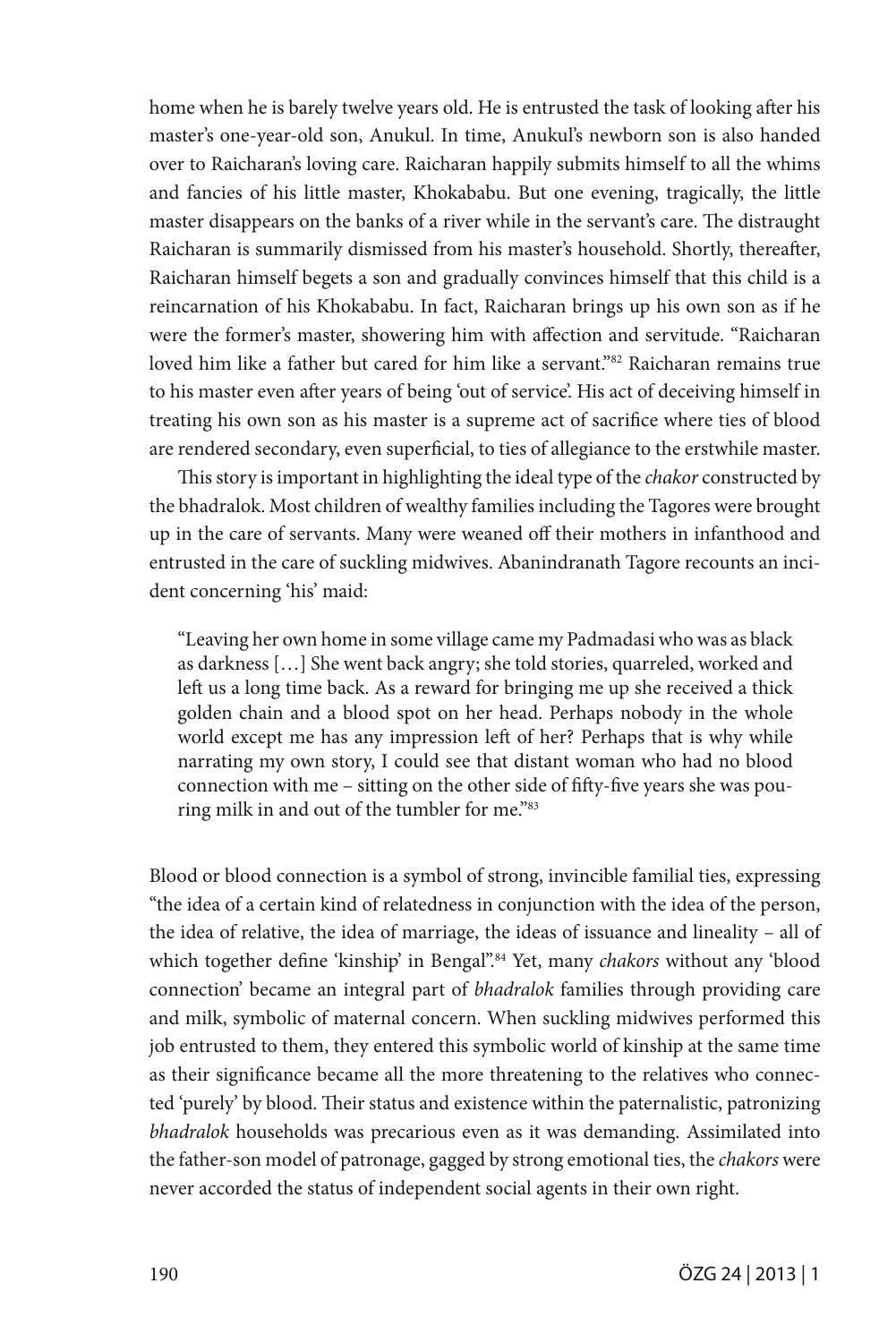The *chakor*, though not invisible, are definitely inaudible in the discourses of colonial Bengal. The social agency of the *chakor* articulates itself in everyday tactical acts of manipulation – what James Scott so aptly calls "the weapons of the weak".<sup>85</sup> The nationalist discourse, however, has no place for the *chakor* as national social agents. Partha Chatterjee argues that the history of nationalist politics in India must recognize the discontinuity and continuity between 'elite' and 'subaltern' politics, both of which, "in their mutually conditioned historicities […] have appeared, on the one hand, in the domain defined by the hegemonic project of nationalist modernity, and on the other, in the numerous fragmented resistances to that normalizing project".<sup>86</sup> His work goes on to account for the complex interrelations between the high caste Hindu *bhadralok* men (at one end) and the marginalized *bhadramahila*, the Muslims, the peasants, and the lower castes (at the other). I suggest extending this to *bhadralok chakure*/*chotolok chakor* to reflect on how legitimized referents of the labour market are much more than just categories of livelihood. Imbricated in the status of legitimized and delegitimized work are issues of citizenship and nationbuilding.

As a loyal and honourable servant engaged in the service of the nation, the *chakure* is also a *stakeholder* in the country's governance. The notion of loyalty to the state/employer is brought out succinctly by Therese Garstenauer.<sup>87</sup> Despite the fact that the civil servant places himself at the state's disposal – and must therefore honour the state by unquestioning and unwavering loyalty – his occupation denotes prestige and social distinction. This is similar, in some ways, to the *chakure* in his role of the loyal government servant. However, the crucial difference between civil servants as discussed by Garstenauer and the *chakure* in this case is the nature of the state. While the former functioned in a monarchy and later in a free republic, the latter were subjects of a colonial state. In the colonial context, the *chakure*'s anxiety was heightened as he (or she) was a legitimate servant of a colonial government, a government that was increasingly seen as illegitimate by the people of India. It is significant that in the colonial context, the *chakor*'s subservience and loyalty to the master is never bereft of legitimacy whereas the colonial servant's loyalty to the foreign government borders on delegitimacy. But this has no effects on the hierarchy between the *chakure* and the *chakor.* The former is a legitimate citizen with claims in the new nation-building process – in contrast to the latter whose identity as a legitimate citizen is never absolute. To maintain a legitimate stakehold in governance, it seemed all the more necessary for the *chakures* to want an indigenous government in place of an imperial one. In 1905, when the clerks of the Burn Company went on strike, the three hundred who protested were exalted as heroes in the nationalist discourse, and their strike was projected as a patriotic act of defiance against colonial rule. The subsequent strike by clerks of the Howrah Division of the Railways was glorified in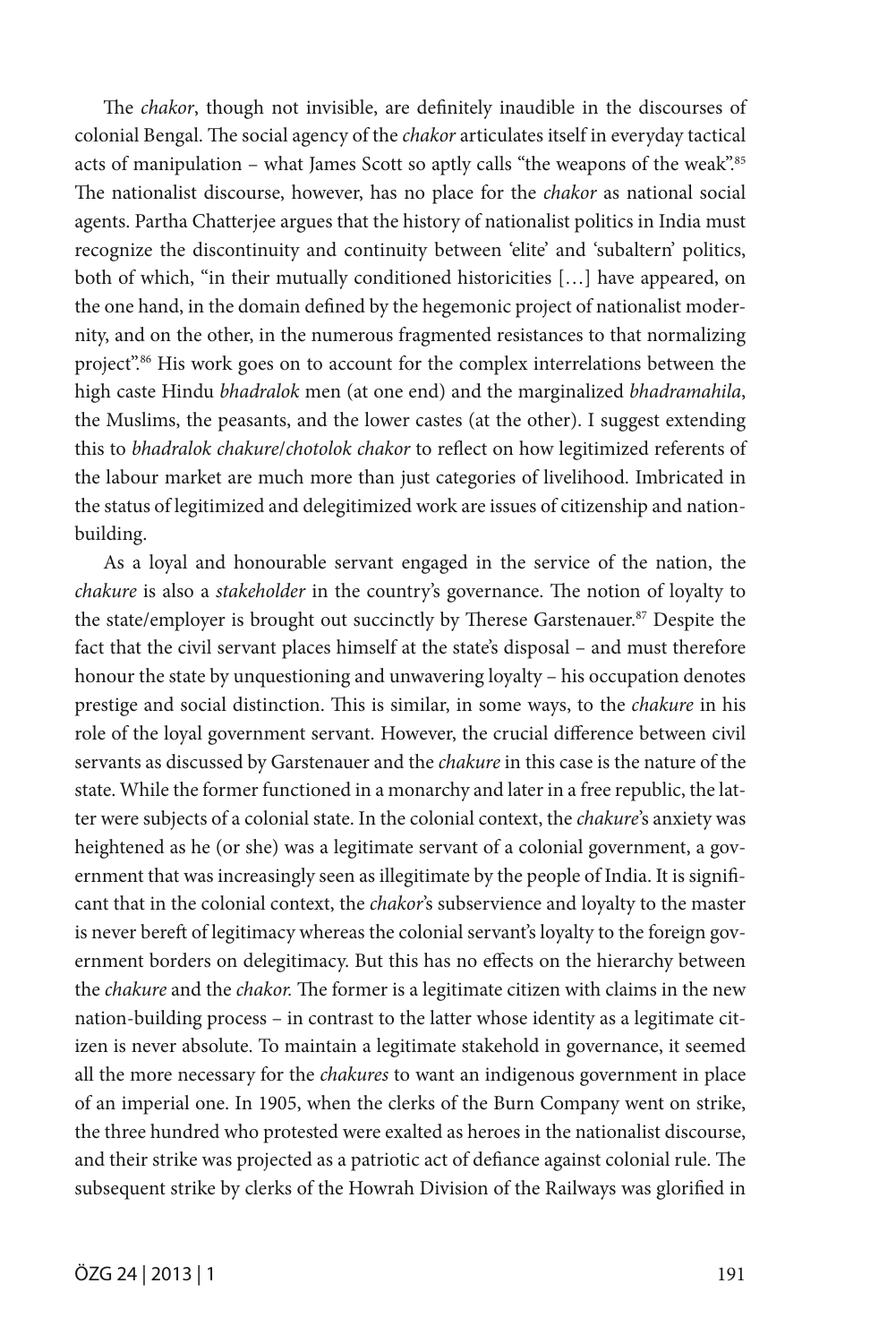much the same way. But it remains unclear to what extent these protests were in fact nationalist and not simply a response to the immediate conditions of work, irrespective of the nature of the state (colonial or indigenous).88 However, many *chakures* such as teachers, lawyers, doctors, and others were leading figures in the Bengali nationalist struggle. From roughly the last decades of the  $19<sup>th</sup>$  century – and definitely from the first of the 20<sup>th</sup> century - Bengal (and India as such) witnessed an upsurge in nationalist sentiments. On  $12<sup>th</sup>$  June 1905, in the Western Indian state of Maharashtra, a college teacher and ardent nationalist, Gopal Krishna Gokhale, founded the Servants of India Society. It was established with the aim of creating "a band of selfless and intelligent workers who would dedicate their lives to the service of the nation".89 It was no longer enough to be a servant of India, the state. Instead, one had to be a servant of India, the motherland. While there was dignity and honour in serving the state, *glory* could be attained only in service of the motherland. Where the primary allegiance of the *chakor* lay with the individual master, that of the *bhadralok chakure* lay with the nation or motherland (as the case may be). The petty status of the *chakor* is consolidated in his/her sole service to the individual and that without claims on the latter. The government servant, however, in his/her service to the nation also stakes a claim to nationhood. The transfer of power from the colonial to the sovereign government did not challenge the nature of the categories of work since such a change did not mean a change in the rationale for a modern, bureaucratic state. *Chakri* and the *chakure* remain legitimate referents of the labour market while the *chakor*, though not an illegitimate worker, remains delegitimized. An elderly conservative woman in a *bhadralok* household in Calcutta of the 1990s, when asked how she felt "about male servants touching her clothes [responded:] 'Doesn't bother me, I am perfectly happy. A servant isn't really a man; a servant is a servant."90

### VI.

Although live-in domestic workers are still extremely important to *bhadralok* households in present-day Bengal, a common phenomenon is that of an individual domestic worker employed in several households. To the extent that such a scenario has divested the 'master-servant' relationship of its patron-client characteristic and conferred a relatively more impersonal, contractual nature on it, it has come to resemble the nature of *chakri*. The intimate nature of *kaaj* has also been diluted by the growing importance of clock time to domestic workers' work within the private sphere. The notion of working hours now also applies to a certain extent to those domestic workers working in several houses. While the live-in worker must remain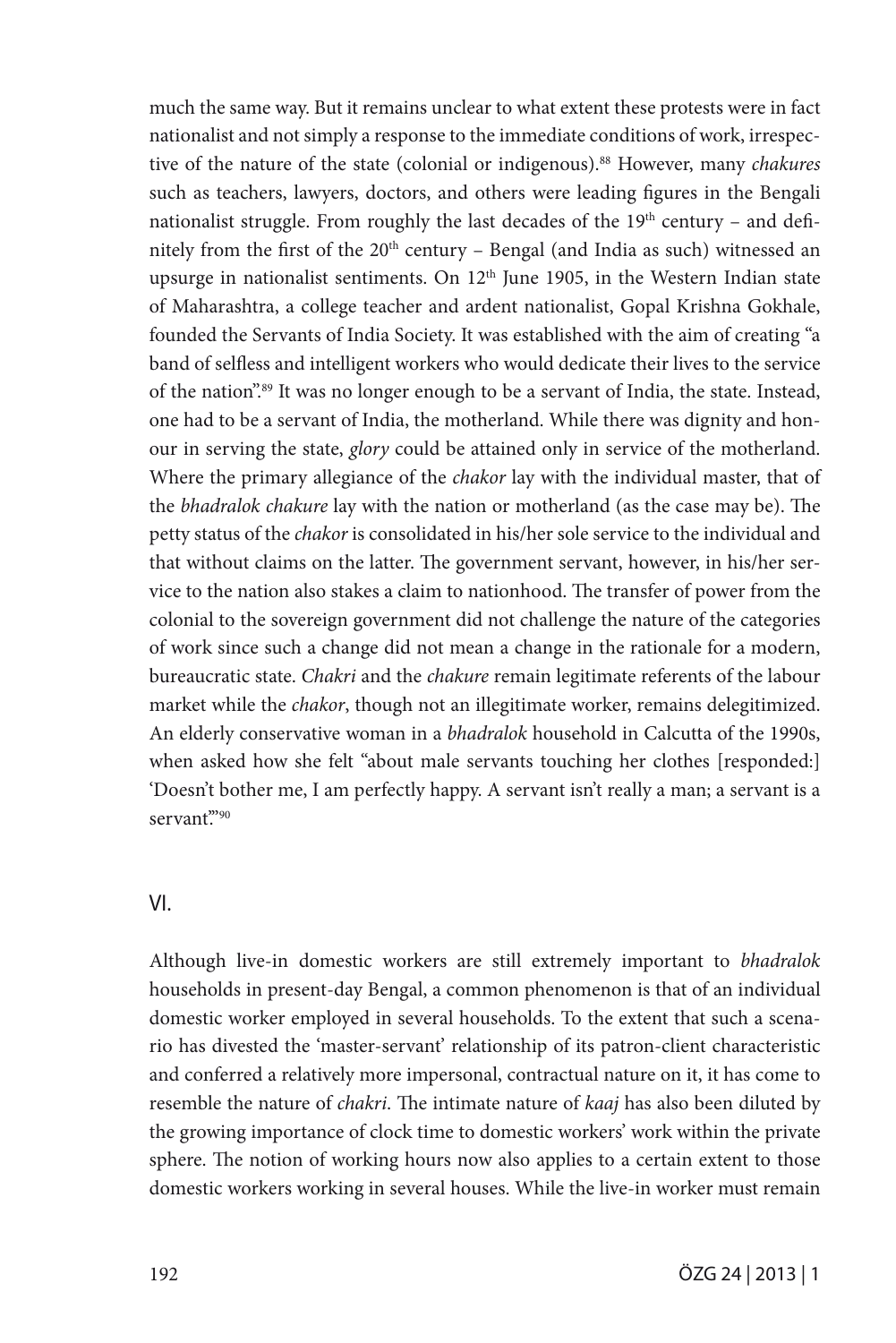at the beck and call of the master/mistress throughout the day, there is some notion of private time or leisure time for non-live-in workers. Time is also one of the pet grouses that middle-class employers direct at the domestic workers. The latter are often reproached for coming late to work. "You are late today", "You are late again", "Is this the time to come?", are common refrains.<sup>91</sup>

Yet the domestic worker's labor never falls under the ambit of *chakri*, it remains *kaaj*. And domestic workers, in contemporary parlance, are often referred to as *kaajer lok*, the person who works. However, this term of address acknowledges to a certain extent the changing nature of the domestic workers' *kaaj*. They are no longer expected to be inextricably bound to their middle-class employers by ties of extreme fidelity. The workers' 'weak' loyalty is a common lament in middle-class households. This is posited against the highly romanticized image of the servant in 'old times' when he/she was considered to be like a 'family member'.<sup>92</sup> A common rhetoric in middle-class households in Bengal is that the domestic workers have become highly 'professional', apparently demonstrated by the 'common knowledge' that domestic workers in Kolkata have formed unions. During my fieldwork in Kolkata, however, I did not come across any union formed by domestic workers although their interests are represented by some NGOs and local political parties in certain neighborhoods.

Citizenship, governed as it is to quite an extent by the nature of work, continues to be a salient issue when one considers *chakri* and *kaaj*. A substantial proportion of the domestic workers' population in Bengal (and India) is formed of interstate and international immigrants. There is a common discourse around the 'illegal Bangladeshi immigrant' entering Bengal to find work as domestic helpers. This is not to say that there are no illegal Bangladeshi immigrants employed as domestic workers in Bengal. But the paranoia centered around concerns of legitimate and legal citizenship compounds the delegitimacy of the domestic workers' *kaaj*. Frequently, government notices in the newspapers advise readers to get the antecedents of domestic workers verified by the police before employing them.

While considerable research needs to be done in this area to enable any conclusive comparison between *chakri* and *kaaj* in present-day Bengal, I suggest that *chakri*  and education continue to be inextricably linked.<sup>93</sup> The domestic workers' limited access to education defines the nature of their work. Though the domestic workers' work becomes more impersonal and resembles *chakri*, it lacks the social premium that education and the educated *bhadralok* command in Bengal even today. Claims to legitimate citizenship were denied to the *chakors*/domestic workers in the nationalist project of nation-building, which is evident when one considers and compares the various connotations of the word 'servant' embedded in *chakor* and *chakure*.

Hence, in conceptualizing *chakri* as an emerging category of work in colonial Bengal, I have attempted to hold it as a mirror to the changing socio-economic con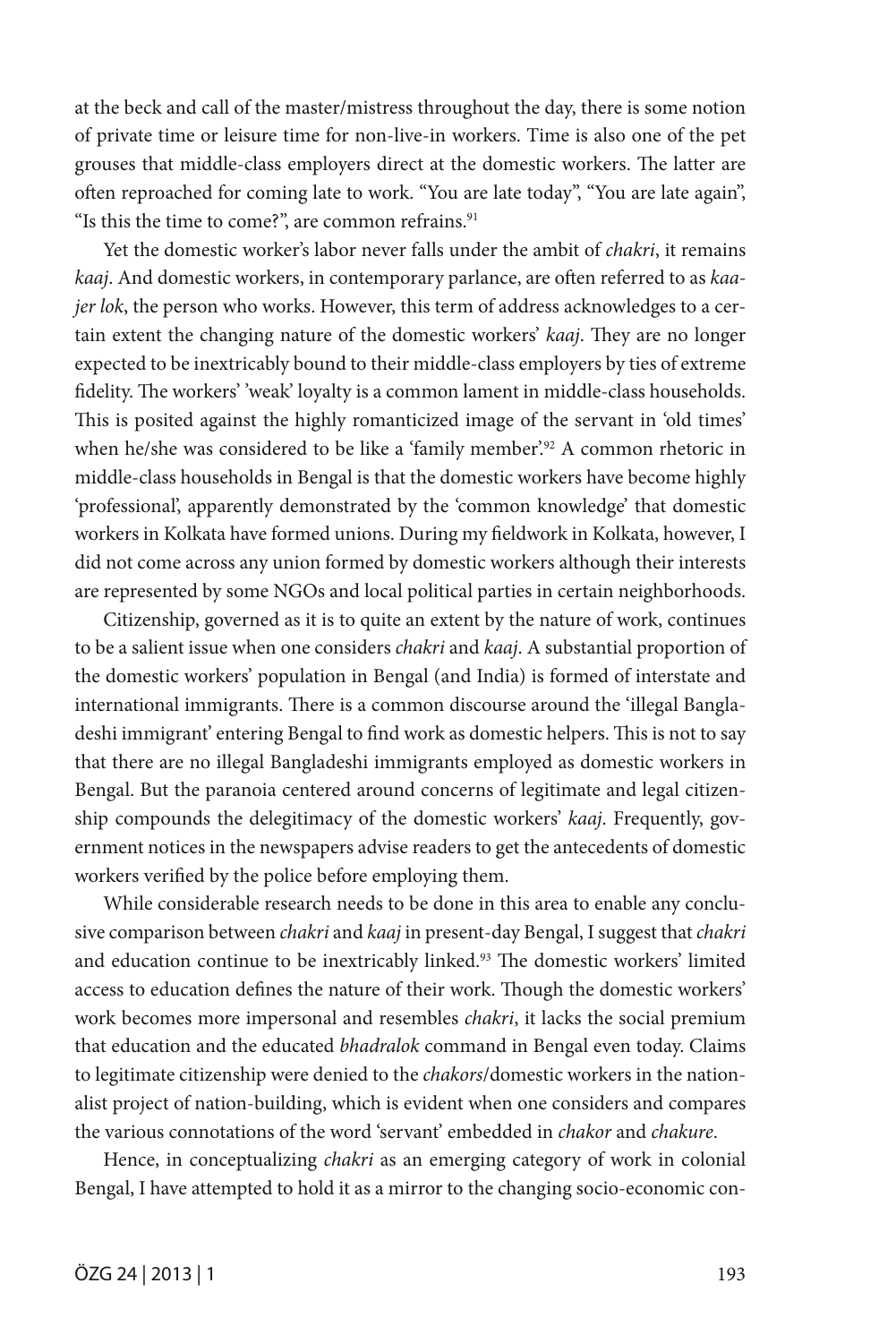ditions in the Bengal of that time. The indubitable links between English education and *chakri* have been central to this conceptualization. Further, English education and *chakri* continue to consolidate and privilege the *bhadralok's* gentility. English education, *chakri* and the category of *bhadralok* trace their origins to the encounter with British colonialism and the modern disciplinary system. *Chakri* institutionalized Western education as a prerequisite to 'legitimate' forms of work. In doing so, it formally pushed the segment of domestic workers**,** *chakors*, outside the domain of legitimate work. Such delegitimization continued. *Chakri* was established as a legitimate reference of labour markets. At the same time it produced new hierarchies of work and socio-economic conditions. The new notions of 'valuable' time (time invested in *chakri*, a determinant of the amount of salary) and Western education as a marker of respectability defined certain kinds of work and people as being outside the coveted rubric of *chakri.* However, a comparative analysis of *chakri* and *kaaj*, refracted through the semantics of the word *chakor* complicates any attempt to posit the two as absolute binary opposites. At the same time, it points to the ways in which, despite the points of continuity between *chakri* and *kaaj*, the two are kept on different planes of legitimacy. Legitimacy in the realm of work extends to questions of legitimate citizenship as well. *Chakri* and *kaaj,* then, become more than simply categories of livelihood: they are also categories of being.

#### **Notes**

- 1 I want to thank the participants of the workshop "Work Employment Vocation" (University of Vienna,  $10^{th}-11^{th}$  February 2012) for their questions and comments which have enriched my paper. I am immensely grateful to Dr. Rabindra Ray (Department of Sociology, University of Delhi) for his invaluable comments and suggestions. I have also greatly benefited from Ashawari's comments on my paper. At last, I would like to thank the anonymous reviewers for the *Österreichische Zeitschrift für Geschichtswissenschaften* for their incisive critiques of the paper and helpful suggestions for improving it.
- 2 Bankimchandra Chattopadhyay, Kamalakanter Daptar, in: idem, Bankim Rachnabali. Sahitya Samagra, Kolkata 2004, 49-90, 49, translation and emphasis are mine.
- 3 See Sumit Sarkar, Writing Social History, New Delhi 1997.
- 4 See Dalia Chakrabarti, Colonial Clerks. A Social History of Deprivation and Domination, Kolkata 2005.
- 5 See Tithi Bhattacharya, The Sentinels of Culture. Class, Education, and the Colonial Intellectual in Bengal, New Delhi 2005.
- 6 Wage was also included in *kaaj* like the remuneration paid to domestic workers. But it did not function as a significant differentiator between *chakri* and *kaaj*: The difference in the remuneration of servants of the aristocratic *bhadralok*, on the one hand, and the genteel poor, on the other, was not considerable.
- 7 Here my focus is primarily on the question what differentiates *chakri* from *kaaj*. Therefore, I do not particularly refer to similarities between *chakri* and European employment. In such terms *chakri* would come close to European public service, closest probably to the office of the British clerk. Even the Bengali *keranis*' attire – long coat, socks, and umbrella – was modeled on that of the British clerk.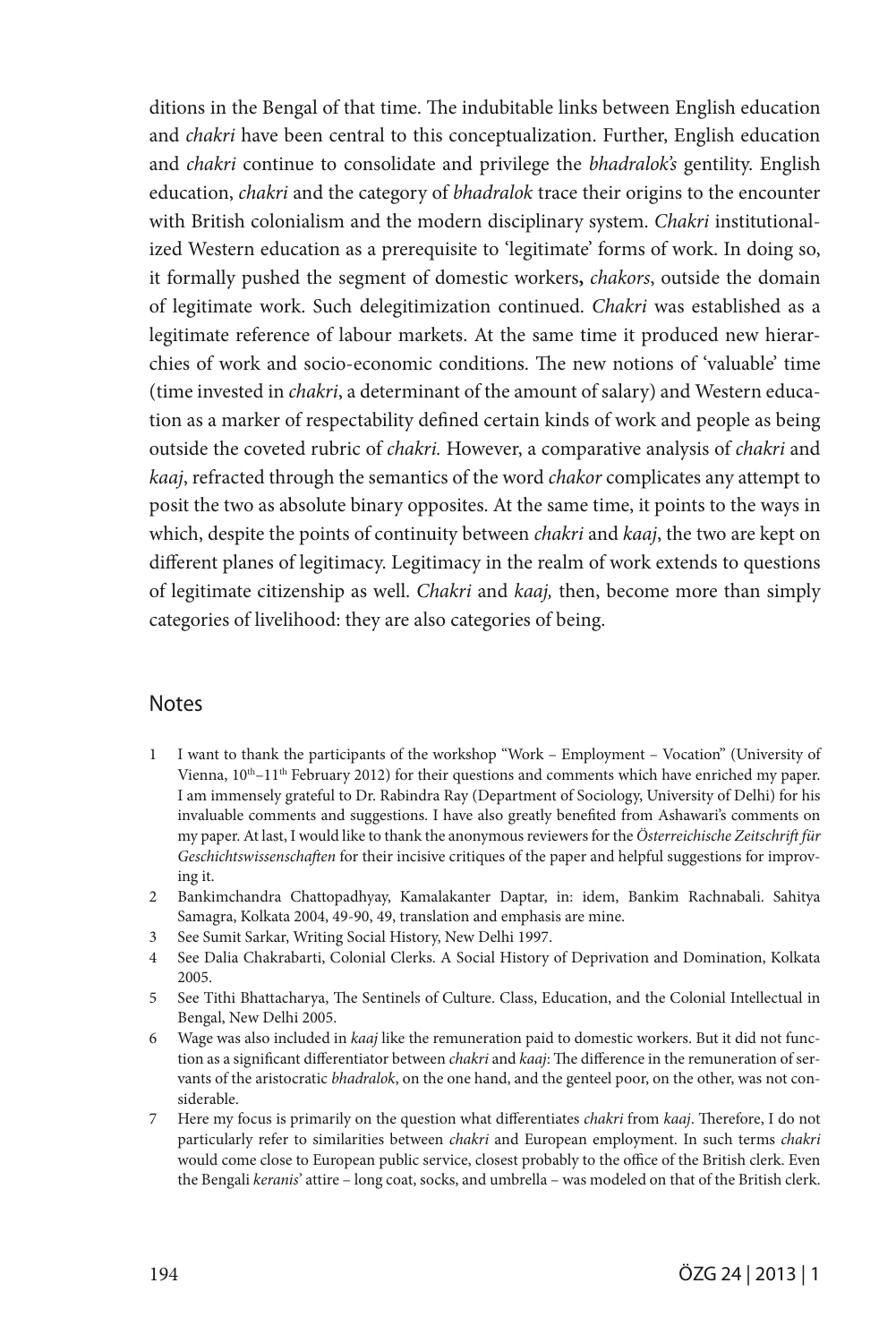- P. J. Marshall, The New Cambridge History of India. Vol. 2, Bengal: The British Bridgehead. Eastern India 1740–1828, London 2008, 93, emphasis in original.
- Chakrabarti, Colonial Clerks, 4, emphasis in original.
- Ibid.
- Tapan Raychaudhuri, Mughal India, in: idem and Irfan Habib, ed., The Cambridge Economic History of India. Vol. I: c. 1200–c. 1750, Cambridge and New York 1987, 261-307, 300, emphasis in original.
- Ibid.
- Chakrabarti, Colonial Clerks, 5-6, emphasis in original.
- See ibid., 26, table 10.
- Lower castes are sometimes called 'scheduled castes' because the government listed some of them in a 'schedule', i.e. a list to determine who officially belonged to the lower castes. In 1937 the government recommended recruitment of 'scheduled castes' to the post of clerks, thereby recognizing lower castes as a group that required certain privileges; as such the group came to denote an official and political category.
- See ibid., 44.
- Ibid., 29.
- Ibid., 27.
- See The Report of the Committee appointed to draw up a Comprehensive Scheme for improving the Pay and Position of Ministerial Officers 1905–06: i, xxxii, cited in: ibid., 6-7.
- Sarkar, Writing Social History, 190, emphasis added.
- See Chakrabarti, Colonial Clerks, 6-7.
- Ibid.
- See ibid, 113.
- See Sumit Sarkar, The Swadeshi Movement in Bengal 1903–1908, New Delhi 1973, 199-206.
- Chakrabarti, Colonial Clerks, xii, emphasis in original.
- Ibid., 4-5, emphasis in original.
- Bhattacharya, The Sentinels of Culture, 59-60.
- See Chakrabarti, Colonial Clerks, 24.
- Ibid., 26.
- Sumanta Banerjee, The Parlour and the Streets. Elite and Popular Culture in Nineteenth Century Calcutta, Calcutta 1998, 34.
- The 1901 census records that female employees constituted a meager 0.13% of the total number of clerks and inspectors serving in government administration. See Chakrabarti, Colonial Clerks, 45. I am aware that women are conspicuously absent from this paper. While I do not underestimate their importance for the history of *chakri*, the scope of this paper would not be able to do justice to an elaborate and nuanced discussion of women in Bengal in 19<sup>th</sup>-20<sup>th</sup> centuries.
- Partha Chatterjee, The Nation and its Fragments. Colonial and Postcolonial Histories, Delhi 1997, 35, emphasis in original.
- See Rabindra Ray, The Naxalites and Their Ideology, New Delhi 1988, 53.
- Ibid.
- See Subrata Dasgupta, Awakening*.* The Story of the Bengal Renaissance, Noida 2010.
- Ray, The Naxalites and Their Ideology, 55.
- Dasgupta, Awakening, 48.
- See Sarkar, Writing Social History.
- Chatterji, Bengal Divided. Hindu Communalism and Partition, 1932–1947, Cambridge 1994, 5.
- The genteel poor, although steeped in poverty, were nevertheless considered *bhadralok* or respectable.
- See Chatterjee, The Nation and its Fragments, 35-36.
- Of course, not all *bhadralok* were engaged in *chakri*. Many were small-scale businessmen, shopkeepers, etc.
- Comprising mostly lower castes.
- See Tanja Paulitz, Verhandlungen der mechanischen Maschine. Geschlecht in den Grenzziehungen zwischen Natur und Technik, in: ÖZG 21/1 (2010), 65-92.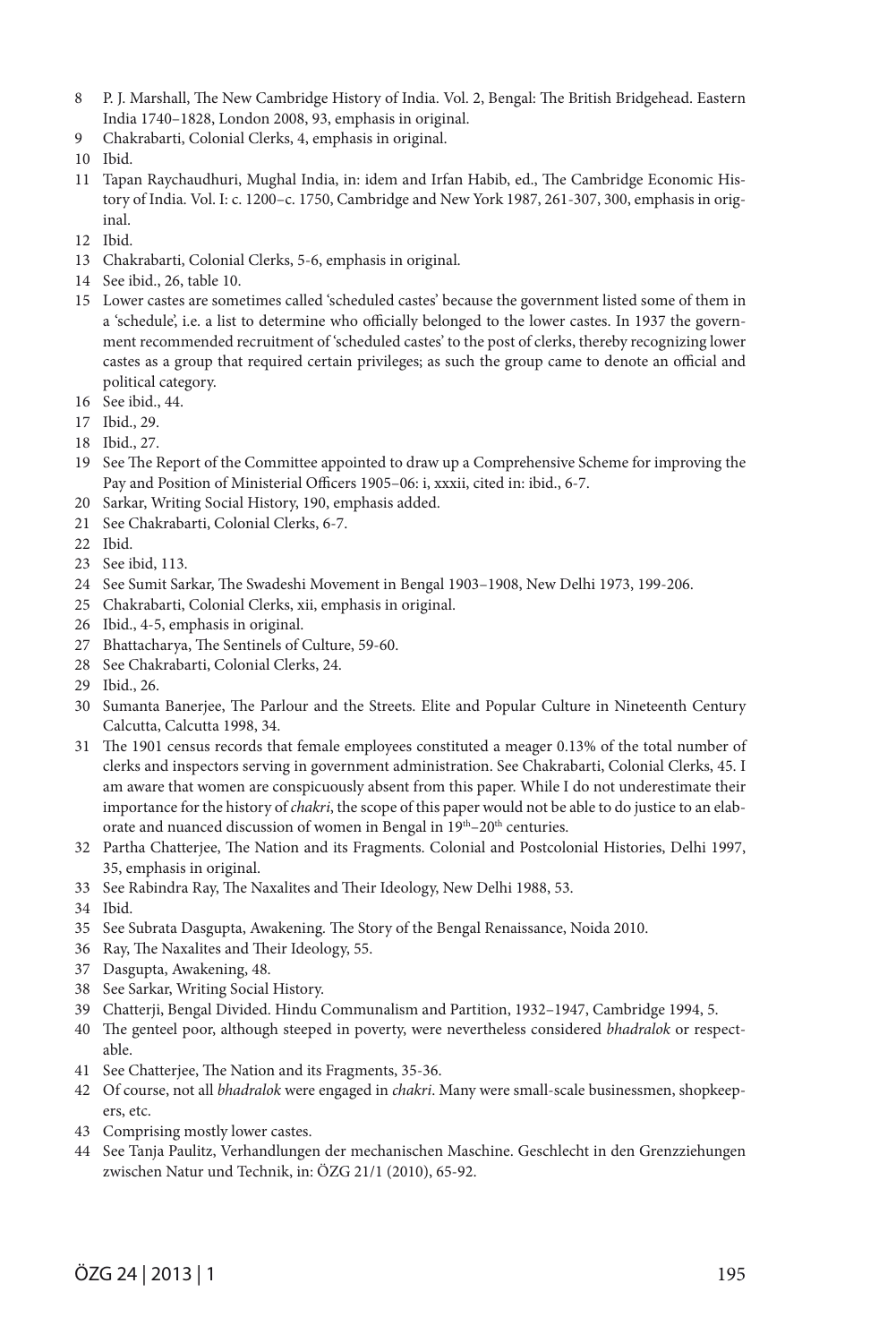- J. Gaventa, Power after Lukes: A Review of the Literature, Brighton 2003, 6.
- See Pierre Bourdieu, Distinction: A Social Critique of the Judgment of Taste. London 1984, 141; also idem, The Logic of Practice, Stanford 1980.
- Dasgupta, Awakening, 50.
- Cited from Chakrabarti, Colonial Clerks, 15.
- Poromesh Acharya, Education in Old Calcutta in: Sukanta Chaudhuri, ed., Calcutta The Living City. Volume I: The Past, New York and Toronto 1990, 85-94, 89.
- See http://economics.ucr.edu/seminars/spring07/ped/LatikaChaudhary5-6-07.pdf/(October 22, 2011).
- Poromesh Acharya, Bangalir Shikhachinta, Kolkata 2011, 20. Translation mine.
- Banerjee, The Parlour and the Streets, 42.
- Cited from Banerjee, The Parlour and the Streets, 43. Emphasis added.
- See ibid.
- http://economics.ucr.edu/seminars/spring07/ped/LatikaChaudhary5-6-07.pdf (October 22, 2011).
- Bhattacharya, The Sentinels of Culture, 169.
- Ibid., 169.
- Partha Chatterjee, The Disciplines in Colonial Bengal, in: idem, ed., Texts of Power. Emerging Disciplines in Colonial Bengal, Minneapolis and London 1995, 1-29, 11.
- Bhattacharya, The Sentinels of Culture, 170.
- Ibid., 173.
- Ibid., 171.
- 'Mythical' because in practice there are many castes and sub-castes within the *varna* of Brahmins. Yet *the* Brahmin is always imagined in its purest and original, homogenized idea as a man created from 'Brahma'. Brahma is a Hindu God and also refers to the universal Creator in Hindu scriptures. Brahmins occupy the highest position in the caste hierarchy and are traditionally supposed to be priests and scholars since the myth is that they were created from Brahma's mouth. In contrast, the lower castes or *shudras* are supposed to have been created from Brahma's feet and therefore occupy the lowest position in the caste hierarchy.
- Bhattacharya, The Sentinels of Culture, 170.
- See Poromesh Acharya, Indigenous Vernacular Education in Pre-British Era: Traditions and Problems, in: Economic and Political Weekly, Vol. 13, No. 48 (December 2, 1978), 1981–1988.
- Cited from Bhattacharya, The Sentinels of Culture, 173, emphasis in original.
- Chatterjee, The Disciplines in Colonial Bengal, 10.
- See Acharya, Bangalir Shikhachinta. Translation mine.
- See Bhattacharya, The Sentinels of Culture.
- See Sarkar, Writing Social History; Chakrabarti, Colonial Clerks.
- Bhattacharya, The Sentinels of Culture, 59.
- Chakrabarti, Colonial Clerks, 52-53, emphasis in original.
- Sarkar, Writing Social History, 309.
- Swapna M. Banerjee, Down Memory Lane: Representations of Domestic Workers in Middle Class Personal Narratives of Colonial Bengal, in: Journal of Social History, Vol. 37, No. 3 (Spring 2004), 681-708, 686.
- See Benoy Ghose, Kolkata Shaharer Itibratta. Vol. 2, Kolkata 1975, 155.
- For the rest of this section I shall refer to domestic workers as servants or *chakor* and their employers as masters to emphasize the idea of servitude and patron-client relationship embossed in the notion of *chakor*.
- Banerjee, Down Memory Lane, 691.
- Ghose, Kolkata Shaharer Itibratta, 144. Translation mine, emphasis added.
- Banerjee, Down Memory Lane, 681.
- Chakrabarti, Colonial Clerks, 19.
- See ibid., 20-25, tables 2, 3, 6, and 9.
- Rabindranath Tagore, The Return of the Khokababu, in: idem, The Return of Khokababu. The Best of Tagore, translated by Sipra Bhattacharya, New York, London 2009, 22-31. *Khokababu* can be translated as little master. *Khoka* is often used as a term of endearment for little boys in Bengal. *Babu* was/ is commonly used as a means of addressing the *bhadralok*.